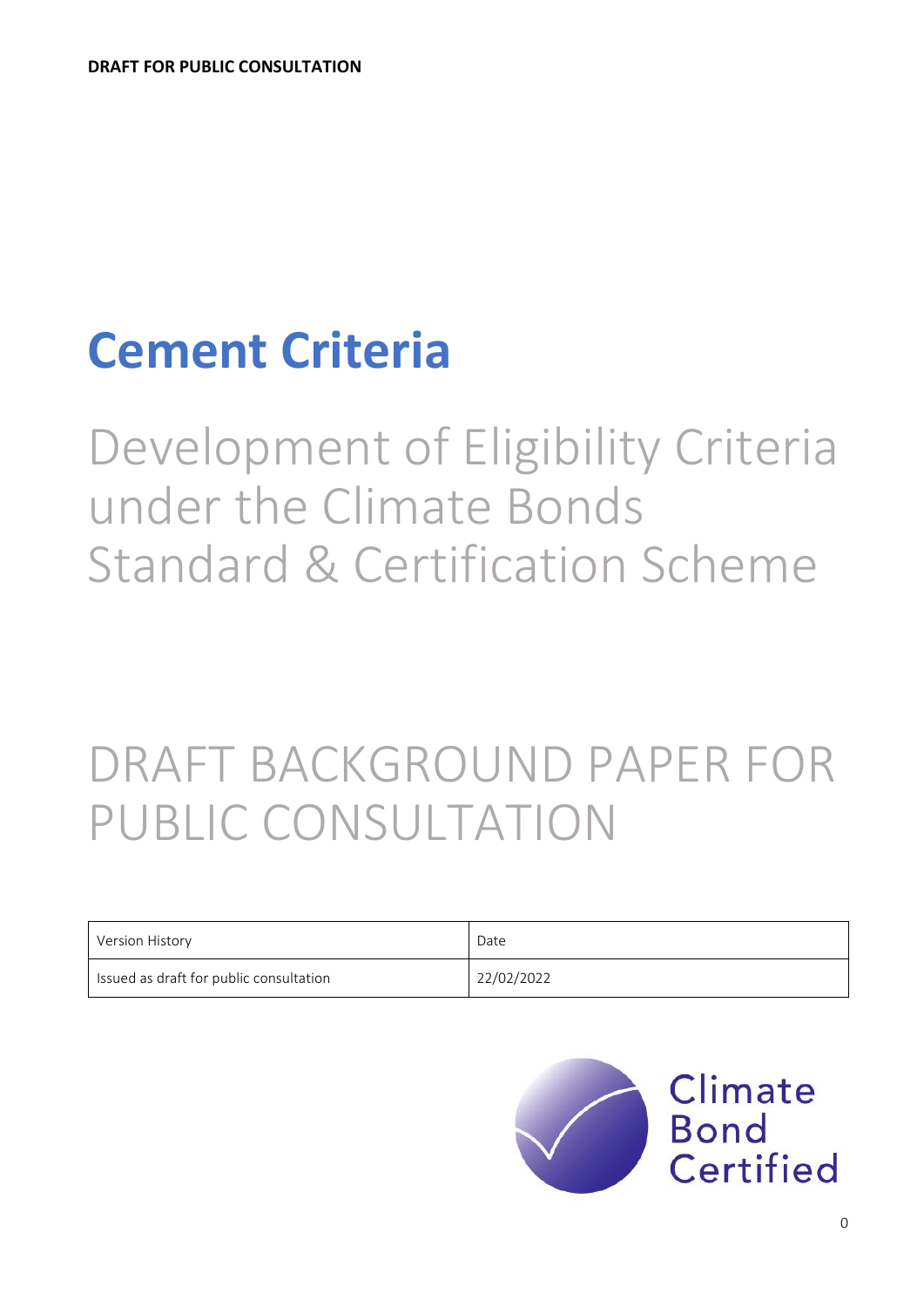# List of acronyms (Put in alphabetical order)

# **Definitions**

Cement: a building material made by grinding calcined limestone and clay to a fine powder. When mixed with water and gravel it acts as the binding agent to make concrete.

Climate Bonds Initiative (Climate Bonds): An investor-focused not-for-profit organisation, promoting large-scale investments that will deliver a global low carbon and climate resilient economy. Climate Bonds seeks to develop mechanisms to better align the interests of investors, industry, and government to catalyse investments at a speed and scale sufficient to avoid dangerous climate change.

Climate Bond: A climate bond is a bond used to finance or re-finance, projects or expenditures needed to address climate change. They range from wind farms and solar and hydropower plants to rail transport and building sea walls in cities threatened by rising sea levels. Only a small portion of these bonds have been labelled as green or climate bonds by their issuers.

Certified Climate Bond: A climate bond that is certified by the Climate Bonds Standard Board as meeting the requirements of the Climate Bonds Standard (see below), as attested through independent verification.

Climate Bonds Standard (CBS): A screening tool for investors and governments that allows them to identify green bonds where they can be confident that the funds are being used to deliver climate change solutions. This may be through climate mitigation impact and/ or climate adaptation or resilience. The CBS is made up of two parts: the parent standard (CBS v2.1) and a suite of sector specific eligibility Criteria. The parent standard covers the certification process and preand post-issuance requirements for all certified bonds, regardless of the nature of the capital projects. The Sector Criteria detail specific requirements for assets identified as falling under that specific sector. The latest version of the CBS is published on the Climate Bonds website

Climate Bonds Standard Board (CBSB): A board of independent members that collectively represents \$34 trillion of assets under management. The CBSB is responsible for approving i) Revisions to the CBS, including the adoption of additional sector Criteria, ii) Approved verifiers, and iii) Applications for Certification of a bond under the CBS. The CBSB is constituted, appointed, and supported in line with the governance arrangements and processes as published on the Climate Bonds website.

Climate Bond Certification: allows the issuer to use the Climate Bond Certification Mark in relation to that bond. Climate Bond Certification is provided once the independent CBSB is satisfied the bond conforms with the CBS.

Clinker: an intermediate product in cement manufacture. It is made from the decarbonisation of limestone before it is melted (a term called sintering) and then rapidly cooled.

Clinker factor: the percentage of clinker in cement.

Concrete: a material produced by mixing cement, water and gravel where the cement acts as a binder making up about 15% of the total.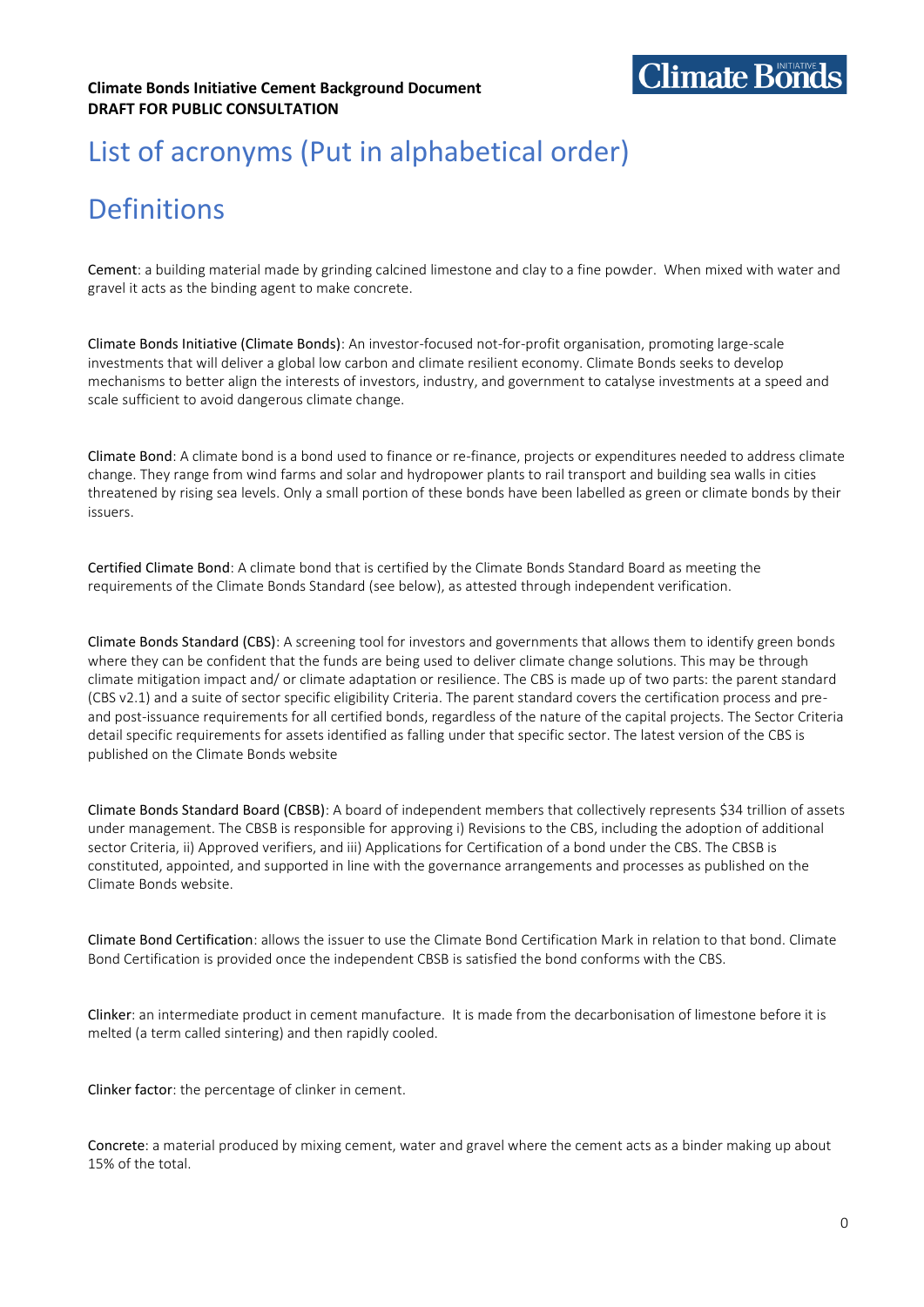#### **Climate Bonds Initiative Cement Background Document DRAFT FOR PUBLIC CONSULTATION**



Green Bond: A green bond is bond of which the proceeds are earmarked for environmental projects or expenditures. The term generally refers to bonds that have been marketed as green. In theory, green bond proceeds could be used for a wide variety of environmental projects, but in practice they have mostly been earmarked for climate change projects.

Ordinary Portland Cement (OPC): cement made from 95% of ground clinker and 5% gypsum.

Technical Working Group (TWG): A group of key experts from academia, international agencies, industry and NGOs convened by Climate Bonds. The TWG develops the Sector Criteria - detailed technical criteria for the eligibility of projects and assets as well as guidance on the tracking of eligibility status during the term of the bond. Their draft recommendations are refined through engagement with finance industry experts in convened Industry Working Groups (see below) and through public consultation. Final approval of Sector Criteria is given by the CBSB.

Industry Working Group (IWG): A group of key organisations that are potential issuers, verifiers and investors convened by Climate Bonds. The IWG provides consultation, advice and feedback on the draft sector Criteria developed by the TWG before they are released for public consultation. As the TWG develop the Criteria recommendations, they do not necessarily reflect the position or consensus of all IWG members.

Climate Bonds gratefully acknowledges the Technical and Industry Working Group members who provided their time and expertise during the development of these Criteria<sup>1</sup>. Members are listed in Appendix 1. Special thanks are given to Cyrille Dunant, the lead specialist coordinating the development of the Criteria through the Technical Working Group.

<sup>&</sup>lt;sup>1</sup> The Industry Working Group provided consultation and feedback on the Criteria, but this does not automatically reflect endorsement of the criteria by all members.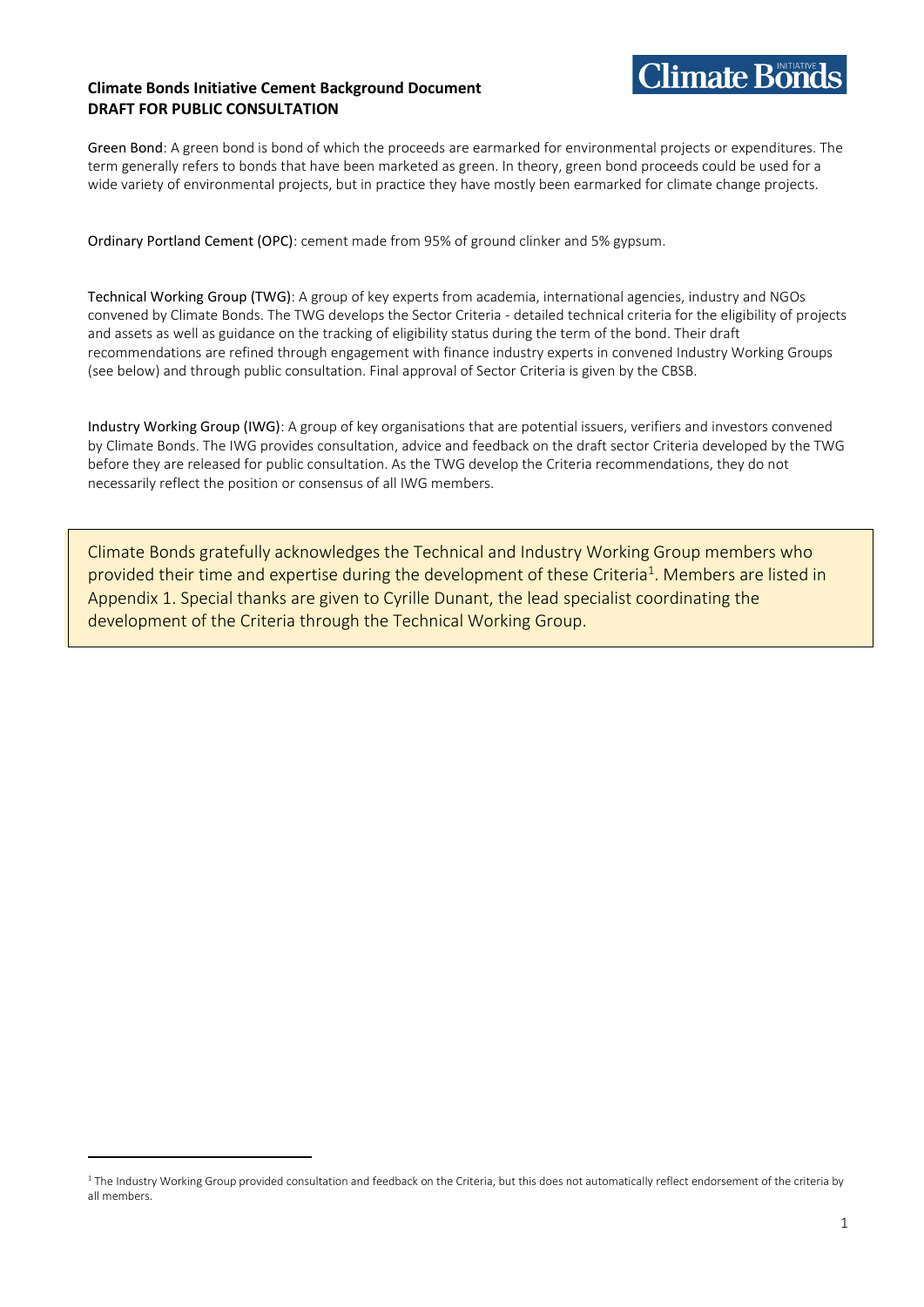

#### **Climate Bonds Initiative Cement Background Document DRAFT FOR PUBLIC CONSULTATION**

## Table of Contents

| 1 <sub>1</sub>   |                                                                                           |  |
|------------------|-------------------------------------------------------------------------------------------|--|
| 1.1.<br>1.2.     |                                                                                           |  |
| 1.3.             |                                                                                           |  |
| 1.4.             |                                                                                           |  |
| 1.5.             |                                                                                           |  |
| 1.6.             |                                                                                           |  |
| 1.7.             |                                                                                           |  |
|                  |                                                                                           |  |
| 2.1.             |                                                                                           |  |
| 2.2.             |                                                                                           |  |
| 2.3.<br>2.4.     |                                                                                           |  |
| 2.5.             |                                                                                           |  |
|                  |                                                                                           |  |
|                  |                                                                                           |  |
| 3.1.             |                                                                                           |  |
|                  | 3.1.2. Guiding principles - General Corporate Purpose bonds  Error! Bookmark not defined. |  |
|                  |                                                                                           |  |
|                  |                                                                                           |  |
| 4.1.<br>4.1.1.   |                                                                                           |  |
| 4.2.             |                                                                                           |  |
| 4.3.             |                                                                                           |  |
| 4.3.1.           |                                                                                           |  |
| 4.3.2.           |                                                                                           |  |
| 4.3.3.           |                                                                                           |  |
| 4.4.             |                                                                                           |  |
| 4.4.1.           |                                                                                           |  |
| 4.4.1.           |                                                                                           |  |
| 4.4.2.<br>4.4.3. |                                                                                           |  |
| 4.4.4.           |                                                                                           |  |
| 4.4.5.           |                                                                                           |  |
| 446.             | . 24<br>Alternative fuels.                                                                |  |
|                  |                                                                                           |  |
| 4.4.8.           |                                                                                           |  |
| 4.4.9.           |                                                                                           |  |
| 4.5.             |                                                                                           |  |
| 4.7.             |                                                                                           |  |
| 4.8.<br>4.9.     |                                                                                           |  |
|                  |                                                                                           |  |
|                  |                                                                                           |  |
|                  |                                                                                           |  |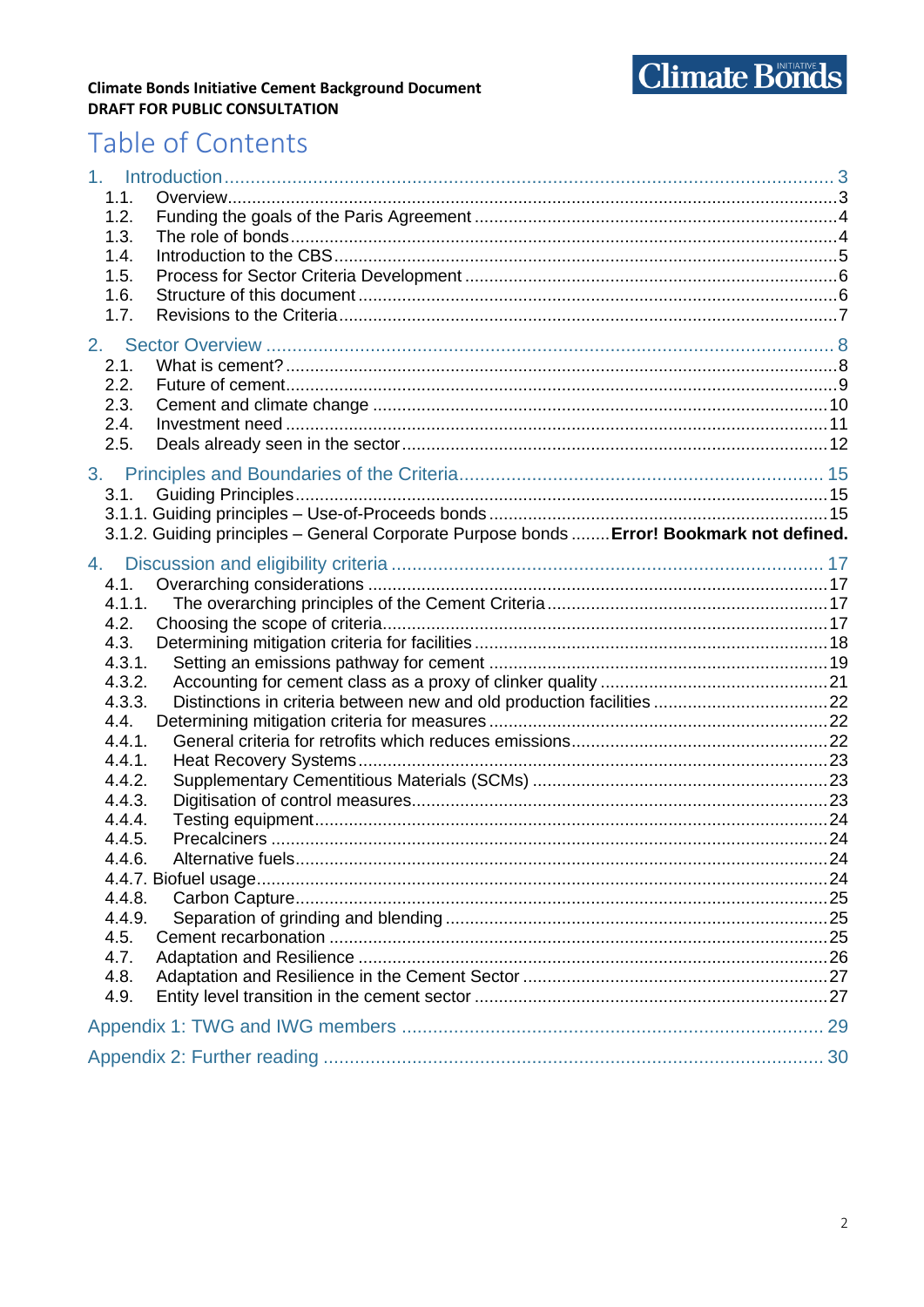# <span id="page-4-0"></span>**1. Introduction**

### <span id="page-4-1"></span>1.1. Overview

This document serves as a reference document to the Criteria Document for Cement. The purpose of this document is to provide an overview of the key considerations and issues that were raised during development of the Cement Criteria and provide the rationale for why requirements were chosen and set.

The Criteria were developed through a consultative process with TWGs and IWG, and through public consultation. The TWGs comprised academic and research institutions, civil society organizations, multilateral banks and specialist consultancies whereas IWGs are represented by industry experts as well as potential bond issuers and investors. A 60-day period of public consultation offers the opportunity to any member of the public to comment on the Criteria. This document aims to capture these various dialogues and inputs and substantiate the reasoning behind the Cement Criteria.

This document begins with an introduction to the challenges in financing a low carbon and climate resilient world and the role that bonds can play in meeting this challenge, particularly through the standardisation of green definitions. This is followed by Section 2 which is an introduction to the cement sector and the implications of climate change on the sector in terms of both emissions and climate risks. Section 3 synthesizes the discussions arising from the TWGs, IWGs, and public consultation (once complete) and presents the resulting Criteria that have been finalized and published by CBI.

Supplementary information available in addition to this document include:

- 1. Cement [Criteria brochure](https://www.climatebonds.net/standard/bioenergy): a 2-page summary of the Cement Criteria<sup>2</sup>.
- 2. Cement [Criteria document](https://www.climatebonds.net/files/files/PUBLIC%20CONSULTATION_Cement%20Criteria%20Document_22_Feb_22.pdf): the complete Criteria requirements.
- 3. [Climate Bonds Standard V3](https://www.climatebonds.net/certification-resources): the umbrella document laying out the common requirements that all Certified Climate Bonds need to meet, in addition to the sector-specific Criteria (V3 is the most recent update version).
- 4. [Climate Bonds Standard & Certification Scheme Brochure](https://www.climatebonds.net/standards/brochure): an overview of the purpose, context and requirements of the Climate Bonds Standard & Certification Scheme.

For more information on the Climate Bonds Initiative and the Climate Bond Standard & Certification Scheme, see [https://www.climatebonds.net/standards.](https://www.climatebonds.net/standards) For the documents listed above, see https://www.climatebonds.net/standard/cement

<sup>&</sup>lt;sup>2</sup> To be released once Criteria are finalized following public consultation.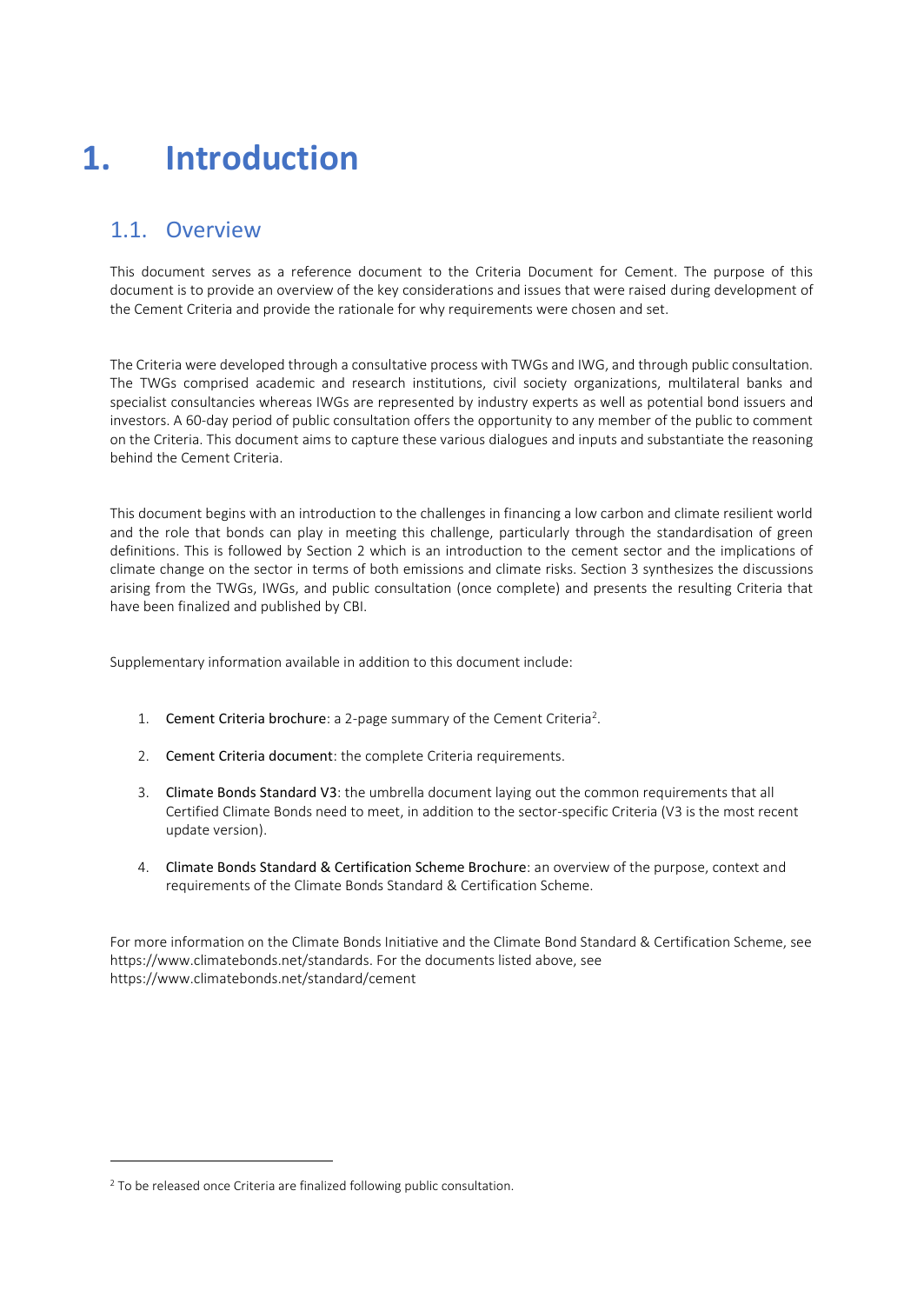

### <span id="page-5-0"></span>1.2. Funding the goals of the Paris Agreement

The current trajectory of climate change, expected to lead to a global warming of 2.7-3.1°C by 2100,<sup>3</sup> poses an enormous threat to the future of the world's nations and economies. The aim of the Paris Agreement is to limit warming to a global average of no more than 2°C higher than pre-industrial levels by the end of the century, and ideally no more than 1.5°C. The effects of climate change and the risks associated even with a 2ºC rise are significant: rising sea levels, increased frequency and severity of hurricanes, droughts, wildfires and typhoons, and changes in agricultural patterns and yields. Meeting the more ambitious 1.5ºC goal requires a dramatic reduction in global greenhouse gas (GHG) emissions.

At the same time, the world is entering an age of unprecedented urbanisation and related infrastructure development. Global infrastructure investment is expected to amount to USD 90 trillion by 2030, more than the entire current infrastructure stock.<sup>4</sup>

To ensure sustainable development and avoid dangerous climate change, this infrastructure needs to be lowcarbon and resilient to physical climate impacts, without compromising the economic growth needed to improve the livelihoods and wellbeing of the world's poorer citizens. Ensuring that the infrastructure built is low-carbon raises the annual investment needs by  $3-4\%$ .<sup>5</sup> Climate adaptation needs add another significant amount of investment, estimated at USD 280-500 billion per annum by 2050 for a 2ºC scenario.<sup>6</sup>

### <span id="page-5-1"></span>1.3. The role of bonds

Traditional sources of capital for infrastructure investment (governments and commercial banks) are insufficient to meet these capital needs; institutional investors, particularly pension and sovereign wealth funds, are increasingly looked to as viable actors to fill these financing gaps.

Capital markets enable issuers to tap into large pools of private capital from institutional investors. Bonds are appropriate investment vehicles for these investors as they are low-risk investments with long-term maturities, making them a good fit with institutional investors' liabilities (e.g., pensions to be paid out in several decades).

Bond financing works well for low-carbon and climate-resilient infrastructure projects post-construction, as bonds are often used as refinancing instruments. Labelled Green Bonds are bonds with proceeds used for green projects, mostly climate change mitigation and/or adaptation projects, and labelled accordingly. The rapid growth of the

<sup>3</sup> According to Climate Tracker, under current policies we could expect 2.7 – 3.1ºC: <http://climateactiontracker.org/global.html>

<sup>4</sup> The Global Commission on the Economy and Climate (2018), 'Unlocking the Inclusive Growth Story of the 21st Century: Accelerating Climate Action in Urgent Times': <https://newclimateeconomy.report/2018>

<sup>5</sup> The Global Commission on the Economy and Climate (2016), 'Better Growth, Better Climate':

http://newclimateeconomy.report/2016/wp-content/uploads/sites/2/2014/08/BetterGrowth-BetterClimate\_NCE\_Synthesis-Report\_web.pdf

<sup>6</sup> UNEP (2018), 'Adaptation Gap Report 2018': [file:///C:/Users/12035/Downloads/AGR\\_2018.pdf](file:///C:/C:/Users/12035/Downloads/AGR_2018.pdf)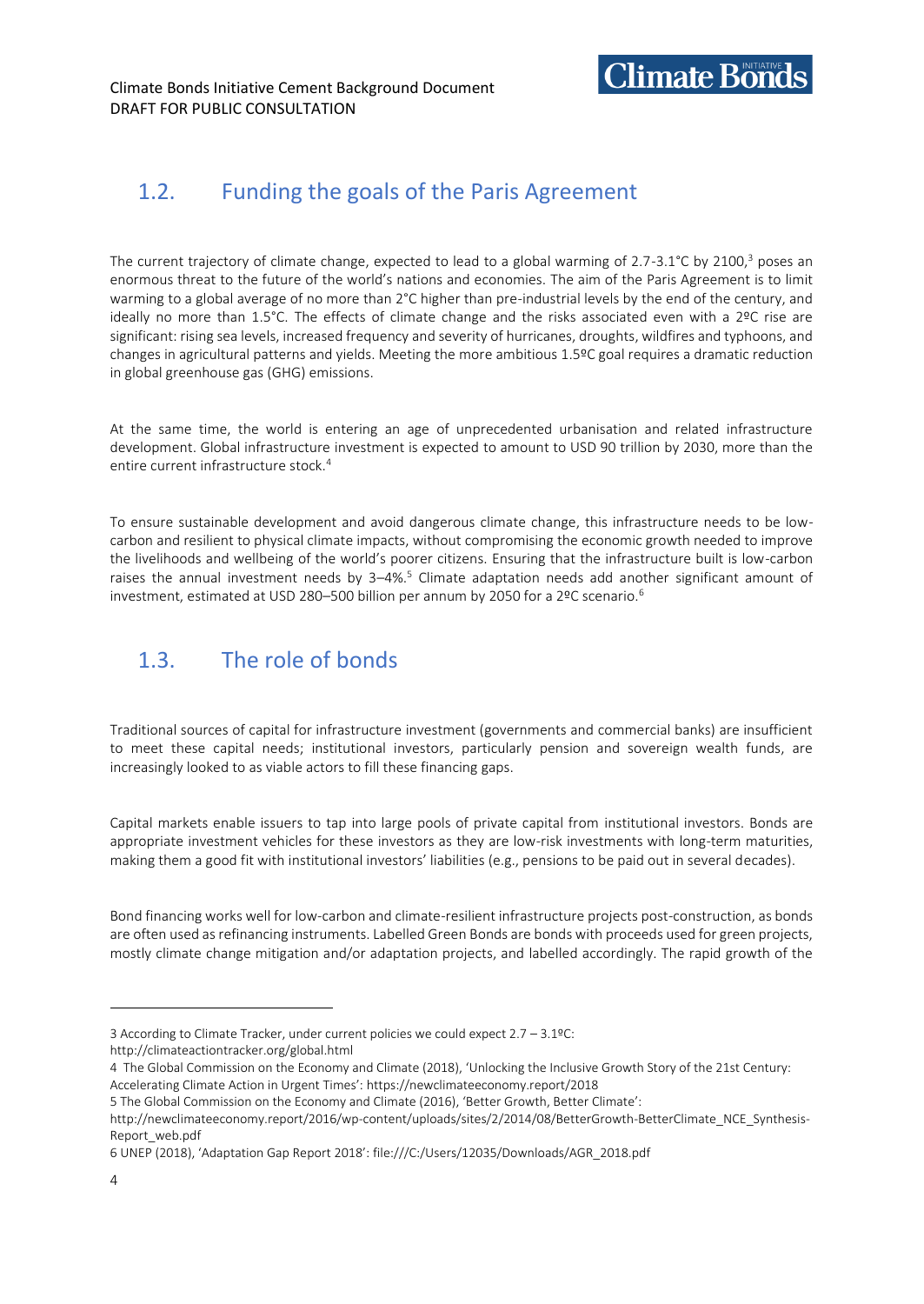labelled green bond market has shown in practice that the bond markets can provide a promising channel to finance climate investments.

The Green Bond market can reward bond issuers and investors for sustainable investments that accelerate progress toward a low-carbon and climate-resilient economy. Commonly used as long-term debt instruments, Green Bonds are issued by governments, companies, municipalities, commercial and development banks to finance or re-finance assets or activities with environmental benefits. Green Bonds are regular bonds with one distinguishing feature: proceeds are earmarked for projects with environmental benefits. Green Bonds are in high demand and can help issuers attract new types of investors.

A green label is a discovery mechanism for investors. It enables the identification of climate-aligned investments even with limited resources for due diligence. By doing so, a green bond label reduces friction in the markets and facilitates growth in climate-aligned investments.

Currently Green Bonds only account for less than 0.2% of a global bond market of USD 128 trillion.<sup>7</sup> It is forecast that sustainable bonds (green, social, and sustainability bonds) will account for 8 to 10 per cent of global bond issuance in 2021<sup>8</sup>. The potential for scaling up is tremendous. The market now needs to grow much bigger, and quickly.

### <span id="page-6-0"></span>1.4. Introduction to the CBS

Activating the mainstream debt capital markets to finance and refinance climate friendly projects and assets is critical to achieving international climate goals, and robust labelling of green bonds is a key requirement for that mainstream participation. Confidence in the climate objectives and the use of funds intended to address climate change is fundamental to the credibility of the role that green bonds play in a low carbon and climate resilient economy. Trust in the green label and transparency to the underlying assets are essential for this market to reach scale but investor capacity to assess green credentials is limited. Therefore, Climate Bonds created the Climate Bonds Standard & Certification Scheme, which aims to provide the green bond market with the trust and assurance to achieve the required scale.

The Climate Bonds Standard & Certification Scheme is an easy-to-use tool for investors and issuers to assist them in prioritising investments that truly contribute to addressing climate change, both from a resilience and a mitigation point of view. It is made up of the overarching CBS detailing management and reporting processes, and a set of Sector Criteria detailing the requirements assets must meet to be eligible for certification. The Certification Scheme requires issuers to obtain independent verification, pre- and post-issuance, to ensure the bond meets the requirements of the CBS.

Existing Sector Criteria cover solar energy, wind energy, marine renewable energy, geothermal power, buildings, transport (land and sea), biofuel production, forestry, agriculture, waste management and water infrastructure.

<sup>7</sup> https://www.icmagroup.org/regulatory-policy-and-market-practice/secondary-markets/bond-market-size 8 https://www.afr.com/companies/financial-services/green-bonds-to-hit-850b-in-2021-20210205-p56zzn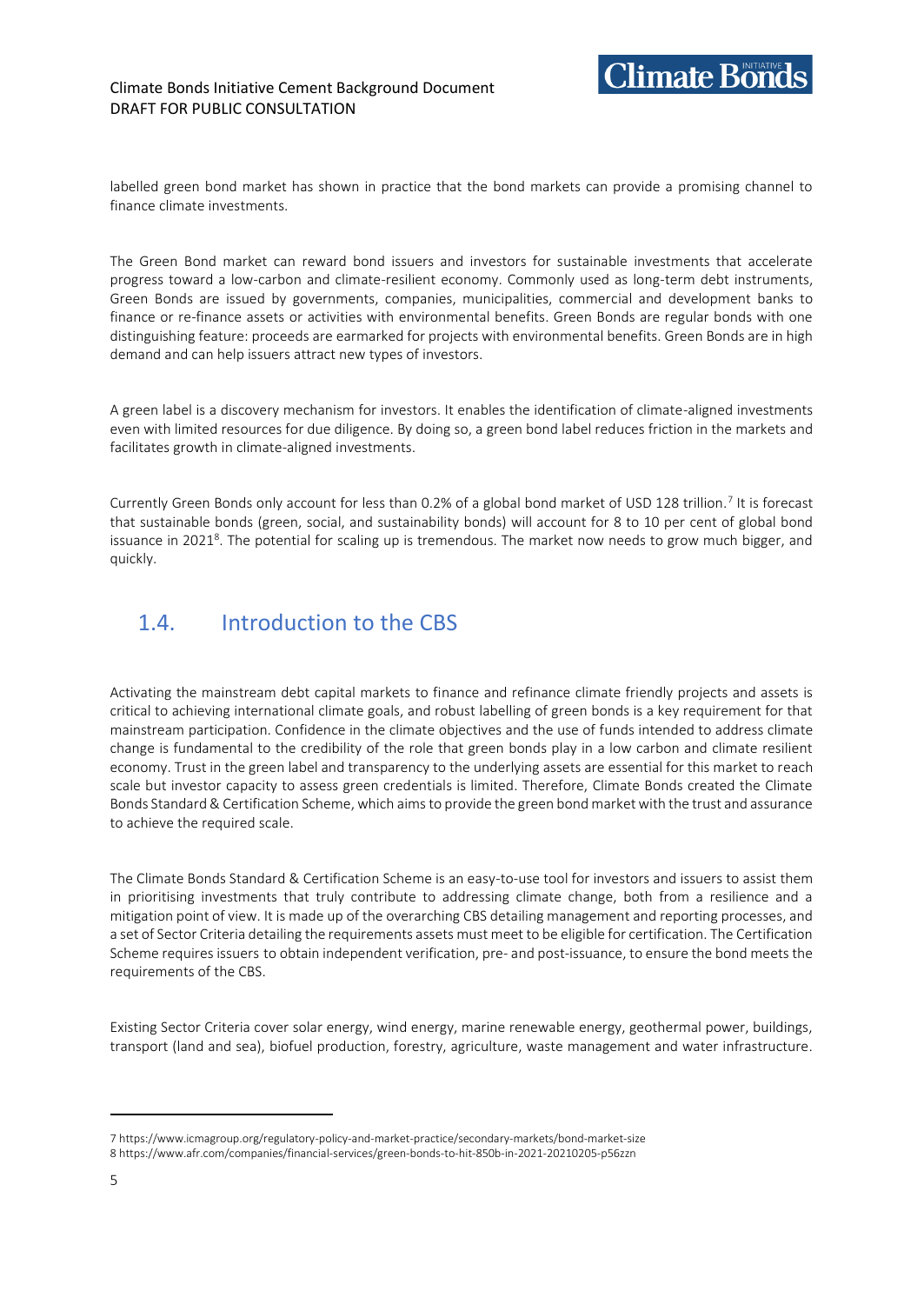

In addition to cement, additional Sector Criteria currently under development include Basic Chemicals and Steel. Criteria are available at www.climatebonds.net/standards/sector-criteria.

### <span id="page-7-0"></span>1.5. Process for Sector Criteria Development

The CBS has been developed based on public consultation, road testing, and review by the Assurance Roundtable (a group of verifiers) and expert support from experienced green bond market participants. The Standard is revisited and amended on an annual basis in response to the growing green bond market. Sector specific Criteria, or definitions of green, are developed by TWG made up of scientists, engineers, and technical specialists. Draft Criteria are presented to IWG before being released for public comment. Finally, Criteria are presented to the CBSB for approval (see diagram below).

| $\bullet$ TWG<br>established                                | $\bullet$ IWG<br>established | • Draft Criteria released<br>for public consultation |                                                            | • Climate Bonds Standard<br>Board reviews |                                                   | • Climate Bonds<br>Certifications |                                   |
|-------------------------------------------------------------|------------------------------|------------------------------------------------------|------------------------------------------------------------|-------------------------------------------|---------------------------------------------------|-----------------------------------|-----------------------------------|
|                                                             | Research & Development Phase | <b>Review Phase</b>                                  |                                                            | Approval                                  |                                                   | Market Use                        |                                   |
| ↓TWG & IWG<br>meetings to discuss<br>and advise on criteria |                              |                                                      | TWG revisit criteria<br>in light of public<br>consultation |                                           | Criteria approved<br>by the Board and<br>released |                                   | Regular TWG<br>review of Criteria |

### <span id="page-7-1"></span>1.6. Structure of this document

This document supports the Cement Criteria. It captures the issues raised and discussed by the TWG, as well as the arguments and evidence in support of the Criteria. It is structured as follows:

- Section 2 provides a brief overview of the sector, its current status, trends and role in mitigating and adapting to climate change.
- Section 3 outlines the objectives and principles. It states that assets and activities must pass 3 sets of requirements to be eligible for certification: (i) mitigation requirements; (ii) demonstration of alignment with the transition pathway; and (iii) adaptation, resilience and other environmental and social requirements.
- Section 4 describes the rationale behind the mitigation requirements.
- Section 5 details the transition pathway and the requirements to be met.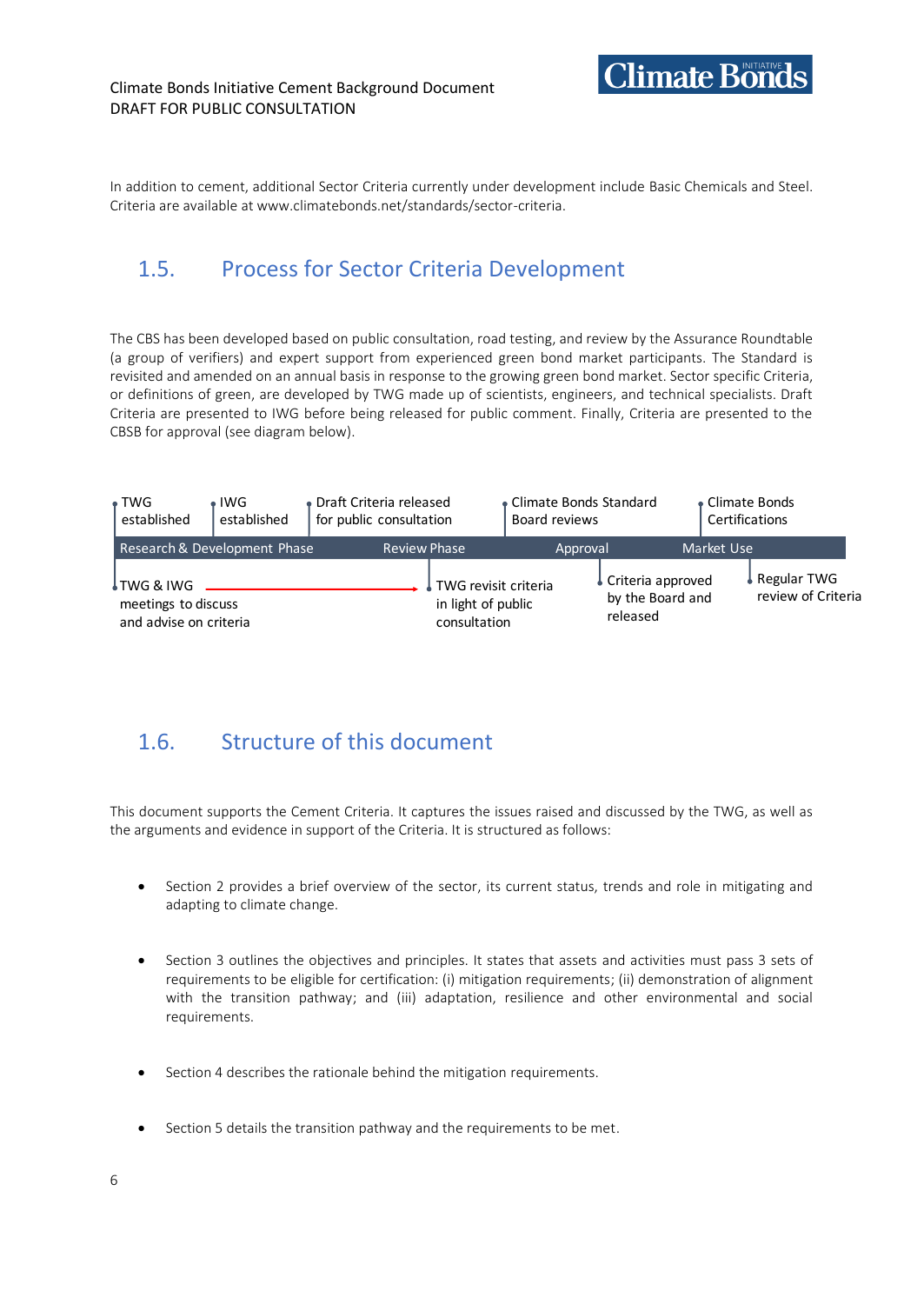

- Section 6 describes the rationale behind the adaptation, resilience, and other environmental and social requirements.
- Section 7 provides a brief reminder of disclosure requirements.

### <span id="page-8-0"></span>1.7. Revisions to the Criteria

Criteria will be reviewed on a regular basis. At this point the TWG will take stock of the bond deals that are printed in the early stages as well as improvements in methodologies and data that can increase the climate integrity of future deals. As a result, the Criteria are likely to be refined over time, as more information becomes available. Certification will not be withdrawn retroactively from bonds certified under earlier versions of the Criteria.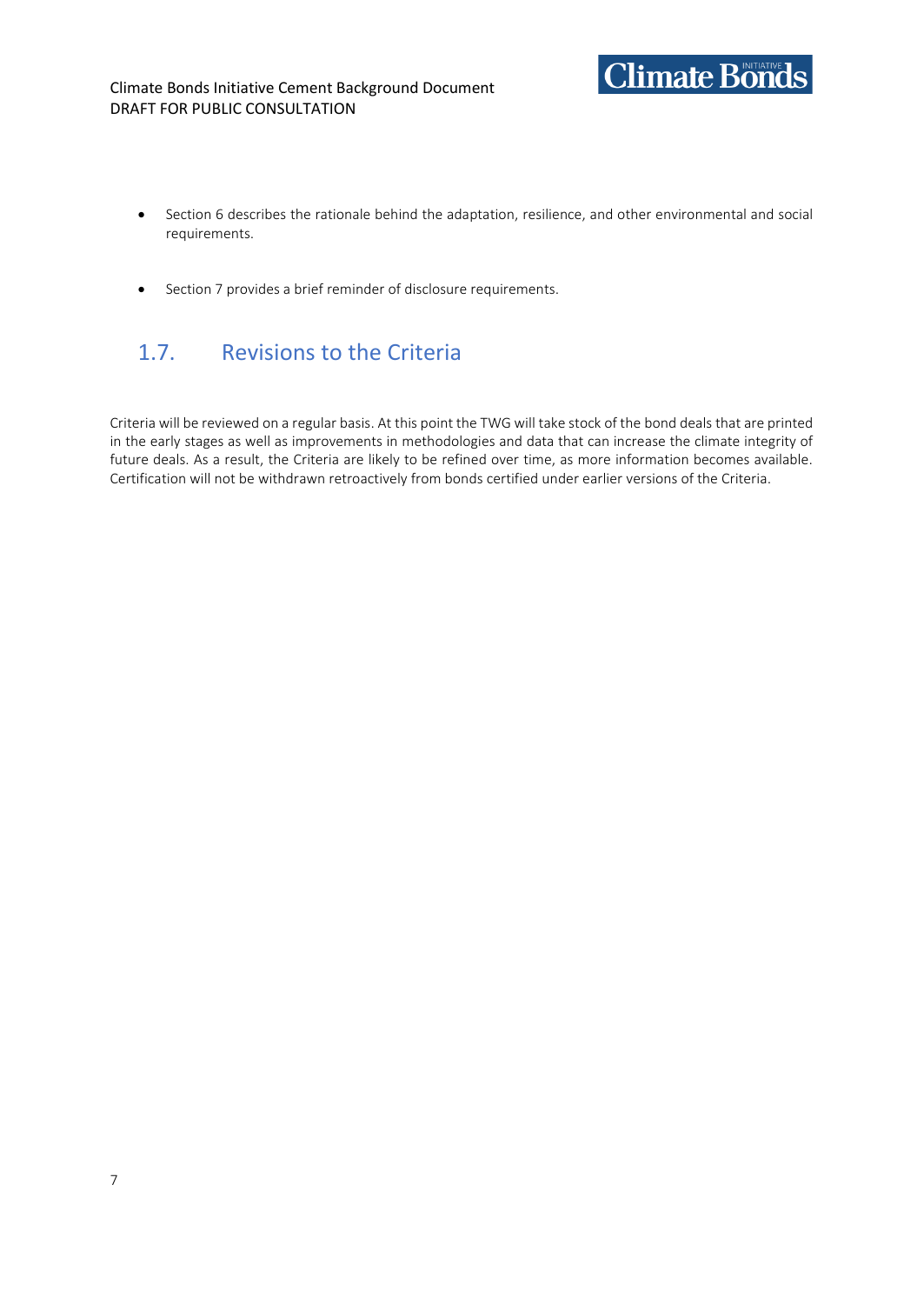# <span id="page-9-0"></span>**2. Sector Overview**

### <span id="page-9-1"></span>2.1. What is cement?

Cement is the binder used to make concrete. It is used in conjunction with water which starts the chemical reaction, gravel (called aggregates) to provide structural strength and sand to make it workable and add volume. When the gravel is omitted, the resulting product is called mortar. Although concrete and mortar are the end-use products with cement constituting only about 10% of the final mass, almost all of the emissions in this process are due to the cement production.

Cement is the second-most-consumed product globally after potable water. It is a product with exceptional attributes for its use, combining great robustness, flexible use, and low price. Many industries exist alongside the cement industry producing various additives to tailor the behaviour of cement, making it flow better, or harden slower or faster. About half of all the cement in the world is in buildings, with the rest used for infrastructure including roads, railways and energy facilities $9$ .

Most cement produced today is called Portland cement. It is produced by thermally decomposing (heating) limestone at high temperatures c.1400 °C in a process called calcination. This splits the limestone (calcium carbonate) into lime (calcium oxide) and carbon dioxide. It is this chemical reaction that accounts for 60% of the overall CO2 emissions produced in cement production (often referred to as the 'process emissions'). Once combined with a small amount of clay it is termed clinker. The clinker produced is cooled rapidly, ground, mixed with gypsum and other mineral additives.

Portland cement reacts with water to form so-called hydrates. Some of the hydrates form the solid skeleton that holds concrete or mortar together. Part of the Portland cement can be substituted by other mineral additions which will also produce hydrates in conjunction with the cement, although these substitution products are themselves inert in water. This mix is called a blended cement or binder. The most used substitution products are ground granulated blast furnace slag, a by-product of the steel industry, and fly ash, a by-product of coal burning. These products make the cement not only cheaper, but also stronger and more durable.

Cement is very cheap, and therefore produced almost always close to where it is used, as transportation costs are significant.

#### [To be added: strength types, the MPa etc.]

[To be added: typical lifespan… cement kilns lifetime30-50 years, thus new kilns are therefore predominantly built in places where market growth potential will be seen. Typically after 20-30 years much of the original equipment is replaced or upgraded.]

<sup>9</sup> IEA Energy technology perspectives report p215 - https://iea.blob.core.windows.net/assets/7f8aed40-89af-4348-be19 c8a67df0b9ea/Energy\_Technology\_Perspectives\_2020\_PDF.pdf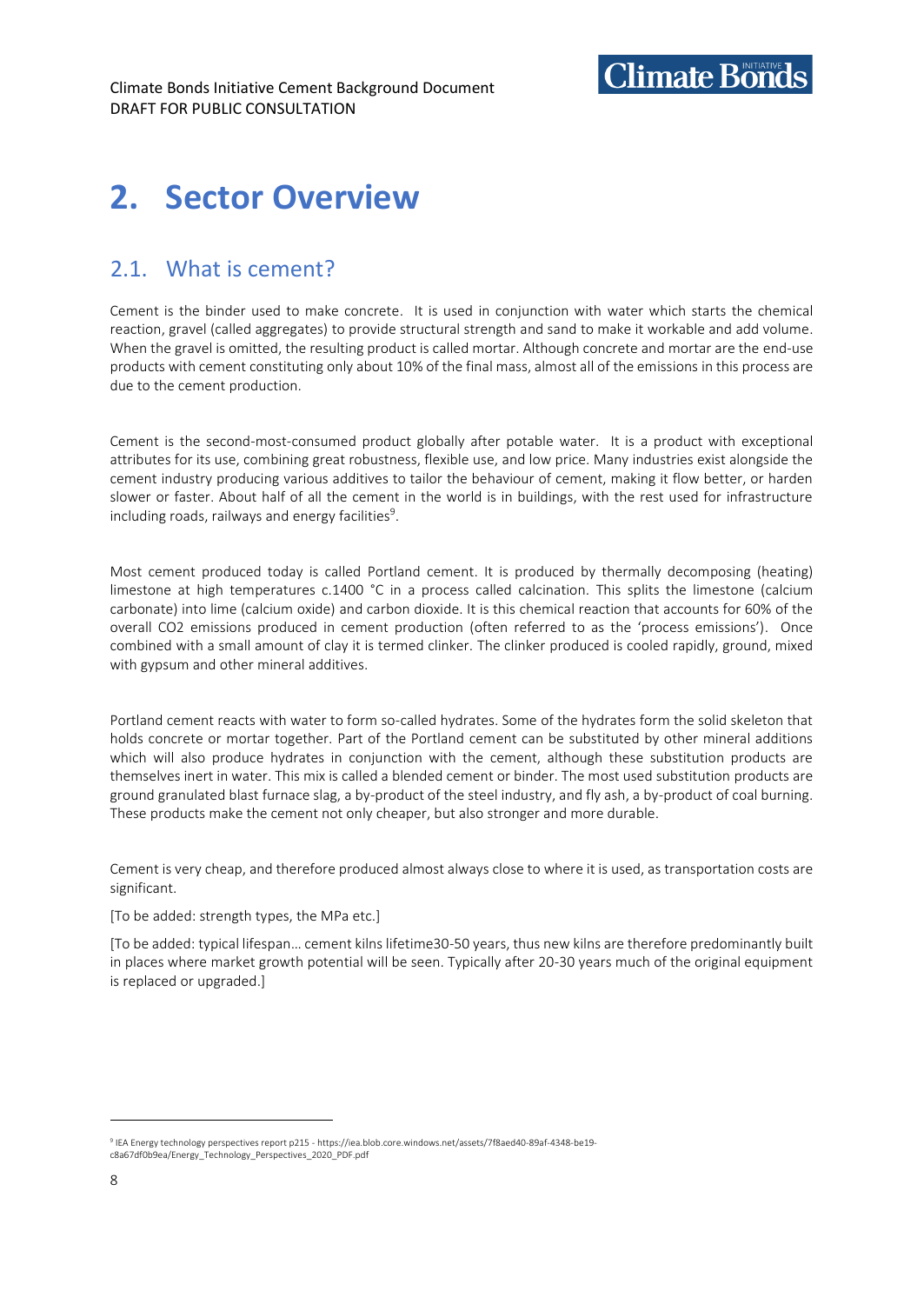### <span id="page-10-0"></span>2.2. Future of cement

The last decades or so were marked by an explosion in the production of cement in China, although this may have peaked.

**Climate Bonds** 



*Figure 1. Age of plants by region* 

In the next decades, a similar explosion is expected in India, and staggered across the continent in Africa. Production in developed economies is stagnant or declining. Cement production depends on the presence of abundant amounts of limestone. As limestone is a very common rock, this has never been a limitation, but this may change. For example, Africa has less limestone than the other continents, and this may change the economics of cement production in the future. It is currently produced as locally as possible, with transport a significant fraction of the cost. In the future, it is expected that Portland clinker will be transported more to grinding/blending sites where its usefulness will be maximised depending on local demand. Given its performance characteristics and low cost, it is likely to remain the construction material of choice, though in some local areas alternatives may emerge such as cross laminated timber (CLT).

Alternative binders have been proposed to limit the impact of cement, but most of them rely on increasing the amount of substitution materials to close to 100%, using chemical activators. Unfortunately, the substitution materials are from highly polluting industries, whose continued operation is incompatible with climate goals (primary steel production and coal burning). Further, these products are already currently exploited to the limit to substitute cement, and finally, the chemical activators typically have worse emissions than the cement they aim to replace. Alternative chemistries, based, for example on MgO, are unlikely to replace any significant fraction of the market. Calcium Aluminate cements have excellent properties, and are commonly used in refractory applications, yet hold, a full century after their discovery, perhaps 1% of the market. Further, these alternate chemistries are still based on carbonated raw materials and suffer from the same problems as Portland.

The cement industry is changing. New types of production facilities are emerging alongside the common integrated quarry-kiln-grinding-blending facility. Some producers procure clinker and grind and blend it themselves. Some cementitious products harden under CO<sub>2</sub> atmospheres, and allow for the integrated production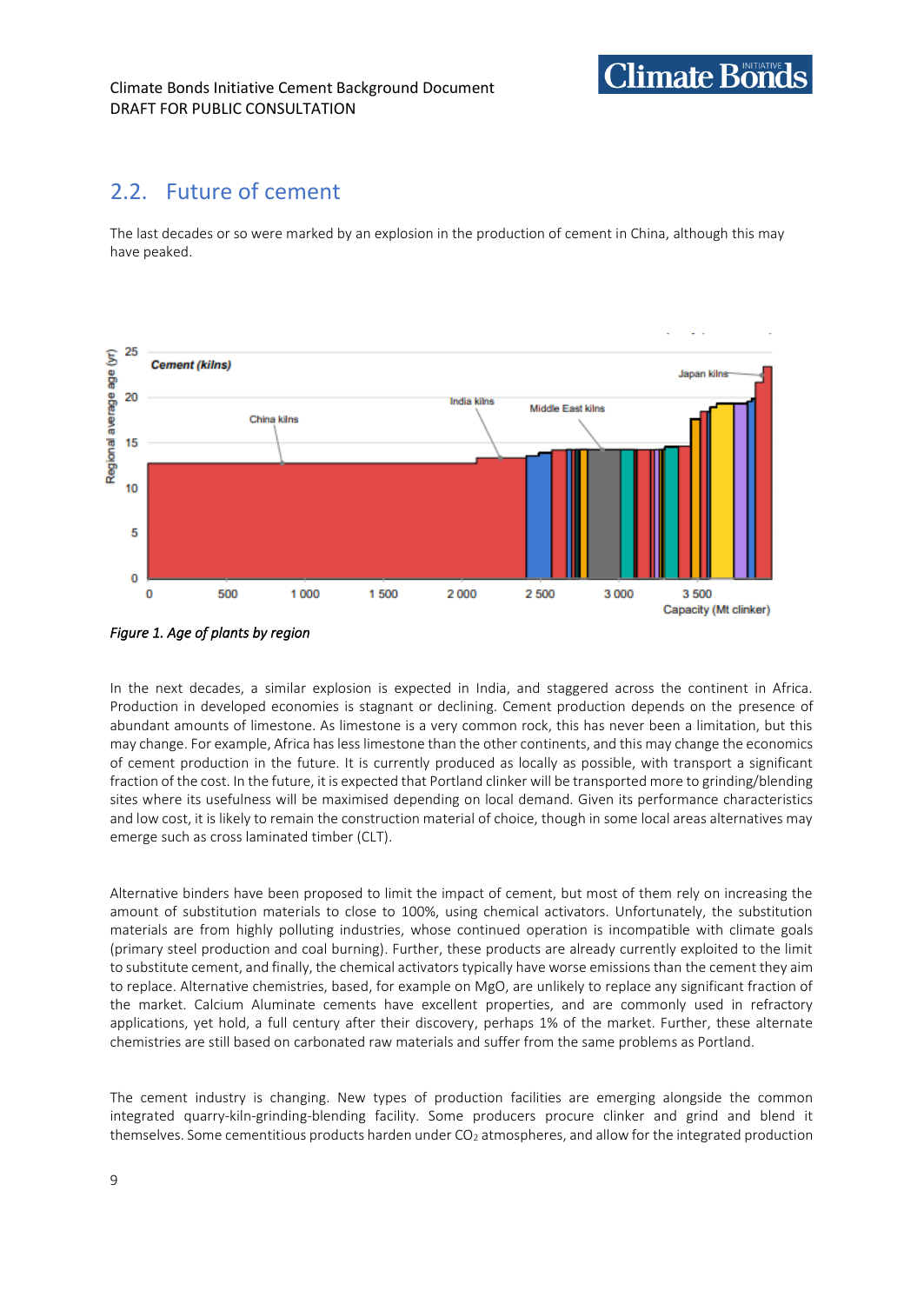$C$ limate Bonds

of unreinforced precast elements with very low embodied carbon. Calcined clays, because of the considerable potential production volume may allow a global lowering of the clinker factor. All these things should fall under the scope of the criteria, to help transform the cement industry.

Mitigation options aim therefore to improve as much as possible the use of the Portland component of cement. Although much of the research is focussed on the development of new supplementary cementing materials (SCM), a key limitation to the replacement levels which can be obtained with poorly reactive (or unreactive) SCMs is the reactivity of the Portland itself. Indeed, new substitution materials are emerging, still using the activating properties of Portland, mostly calcined clays in combination with ground limestone which allow much larger substitution levels than currently practised, as well as, locally, rice husk ash. For example, current state of the art replacement using calcined clay is 55%, with 65% in the near future. But with highly reactive Portland, the replacement ratio could reach 85%.

Well underway also is the improvement of the thermal process: heat recovery, pre-calcining using recovered heat, using dry processes instead of wet are all the norm in the developed world, with the rest of the world well under way to catching up. There is also a large effort, mostly in Europe, to increase the use of biofuels and other alternative fuels. This requires better burners and control software, but promises lower combustion emissions. However, the high temperatures required for the clinkering process make electrification of kilns very difficult.

Much of the thermal power required for the clinkering is taken by the decarbonisation. Therefore, recycling cement would save not only the decarbonation emissions, but also some of the heat. Unfortunately, there is currently no capacity to take concrete from demolition sites and separate it in aggregates and cement paste at scale, although some start-ups have started looking at this. The temperature requirement would remain the same, however, and electrification would therefore still be very difficult.

Much of the possible carbon savings can come from better structural design, and better use of cement in concrete. These strategies will lead to a decline in the production of cement, but will also drive its quality upwards: the economics of cement manufacturing may well evolve towards higher value and lower volume. In all cases, a stronger Portland component offers more flexibility to meet whatever the future market needs.

### <span id="page-11-0"></span>2.3. Cement and climate change

Cement production is responsible for a quarter of all industry CO2 emissions, generating between 6 and 8% of man-made greenhouse gas emissions. This is not due to the material being being carbon intensive per unit of production, but rather because of the huge amounts used: in 2020, 4.3Gt of cement were produced.

Meanwhile, cement is one of the hardest sector to decarbonise. It combines the problem of unavoidable chemical emissions from the decarbonation of limestone (about two-thirds of total emissions) and the high process heat requirements. Further, replacement at scale is very hard to achieve due to cement's relatively low carbon intensity per unit of production. Cement is also a key ingredient to enabling other sectors to transition to a low-carbon economy: it is needed for wind and nuclear power, it is a necessary ingredient in infrastructure, it will be used in vast quantities to build the cities of the future.

Because cement is inherently difficult to decarbonise, there is considerable industry interest in developing carbon capture solutions to manage the carbon emissions in a different way. Cement is a largely local product, but the few carbon capture projects in operation today rely on the proximity to depleted oil and gas fields (or saline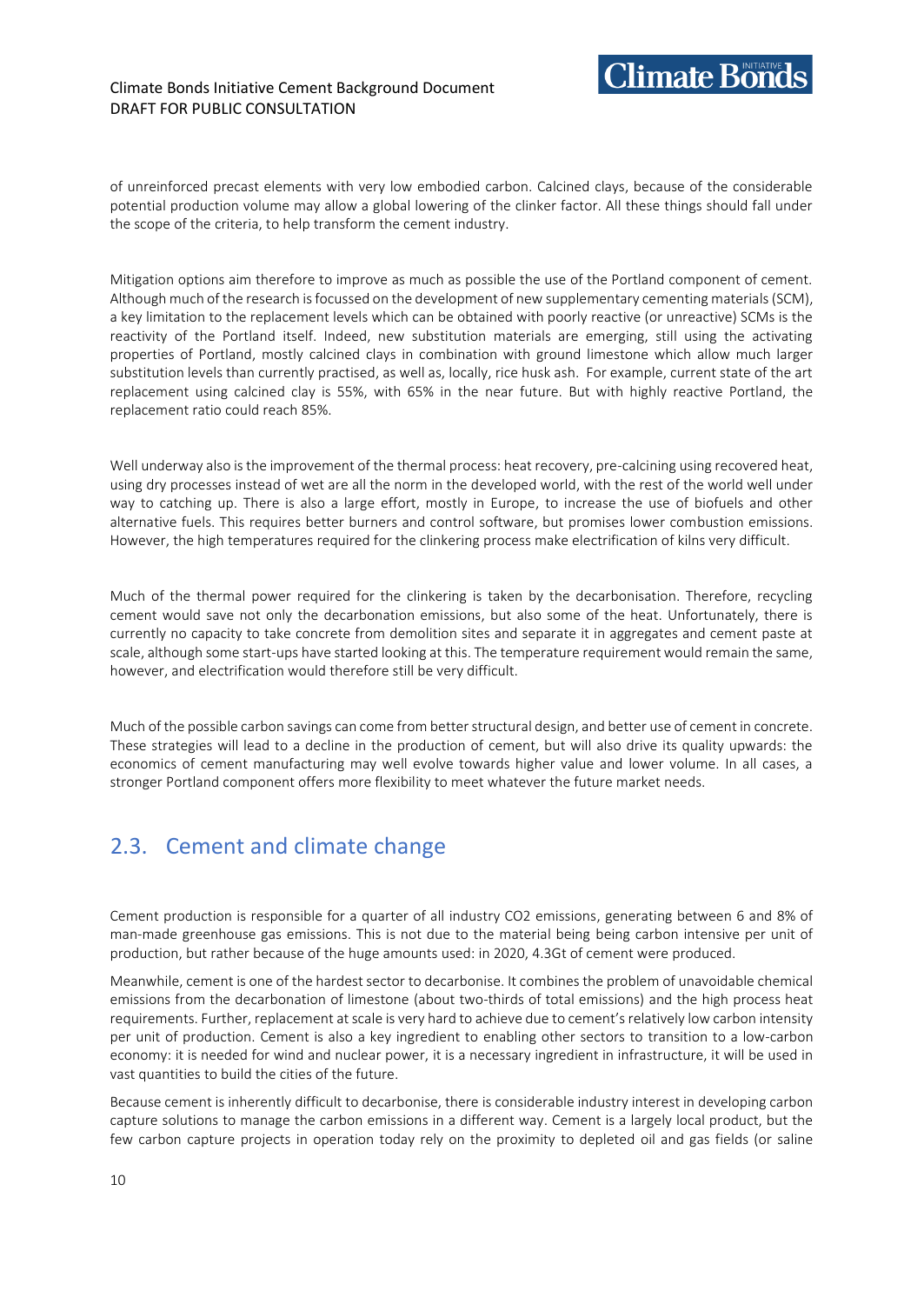formations) and all the industrial infrastructure around them. Whilst there are no viable options to fully decarbonise cement, adoption of the latest technologies and approaches offers the potential to reach perhaps 80-85% decarbonisation. It is in support of this decrease in emissions that these criteria are focused on.

 $\gamma$ limate Bonds

[To be added: carbon cured concrete].

### <span id="page-12-0"></span>2.4. Investment need

The International Energy Agency in its Technology Roadmap for the Cement Industry<sup>10</sup> lists four key emissions mitigation levers that will hence requirement investment for the industry to align with the Paris Agreement:

- 1. Improving energy efficiency
- 2. Switching to alternative fuels
- 3. Clinker substitution
- 4. Emerging and innovative technologies

Bonds are used to both finance new projects and refinance existing projects. As such, globally bond investment will need to support all of these levers. However, regionally, this will vary. Many of the most forward-thinking cement manufacturers have already implemented energy efficiency measures and their focus now is on the innovative approaches currently in the early phase of development. Other manufacturers may still have energy efficiency improvement options available to them if active in regions with older plants, for example, in Europe or North America (see Figure 1). Similarly, certain regions already see high levels of alternative fuel use while there remains high potential for substitution in others.

Evaluation of novel technologies, alternative fuels and clinker substitution options will require investment alongside potential exploration of alternative building materials such as wood-based solutions. Though outside the scope of these criteria, investment could also support ideas for increasing the percentage of CO2 that can be sequestered in carbon cured concrete from the 5% possible today, to potentially 30%. These products could be sold at a premium as a 'green concrete'.

Globally, cement demand is set to increase between now and  $2050^{11}$ , making capital markets crucial to meeting this demand. Cement investment will already be driven by a global infrastructure deficit, with an estimated USD94tn of infrastructure investment needed from 2016 to 2040, mainly in developing countries<sup>12</sup>. This aligns with the regions projected to experience the greatest increase in cement demand.

The Energy Transitions Commission estimates that cement will be the costliest of all the industrial sectors to decarbonise by some distance. However, this is still very low compared with an indicative 2050 global GDP: running a fully decarbonised cement industry could amount to less than 0.07% of global GDP in 2050, or less than USD250bn per annum<sup>13</sup>. Moreover, lower renewable energy costs, improved demand-side management and future technological development could help further reduce this cost.

<sup>10</sup> https://iea.blob.core.windows.net/assets/cbaa3da1-fd61-4c2a-8719-

<sup>31538</sup>f59b54f/TechnologyRoadmapLowCarbonTransitionintheCementIndustry.pdf

<sup>11</sup> https://www.iea.org/reports/technology-roadmap-low-carbon-transition-in-the-cement-industry

<sup>12</sup> https://cdn.gihub.org/umbraco/media/1528/170724-mr-outlook-final-pdf.pdf

<sup>13</sup> https://www.energy-transitions.org/publications/mission-possible-sectoral-focus-cement/#download-form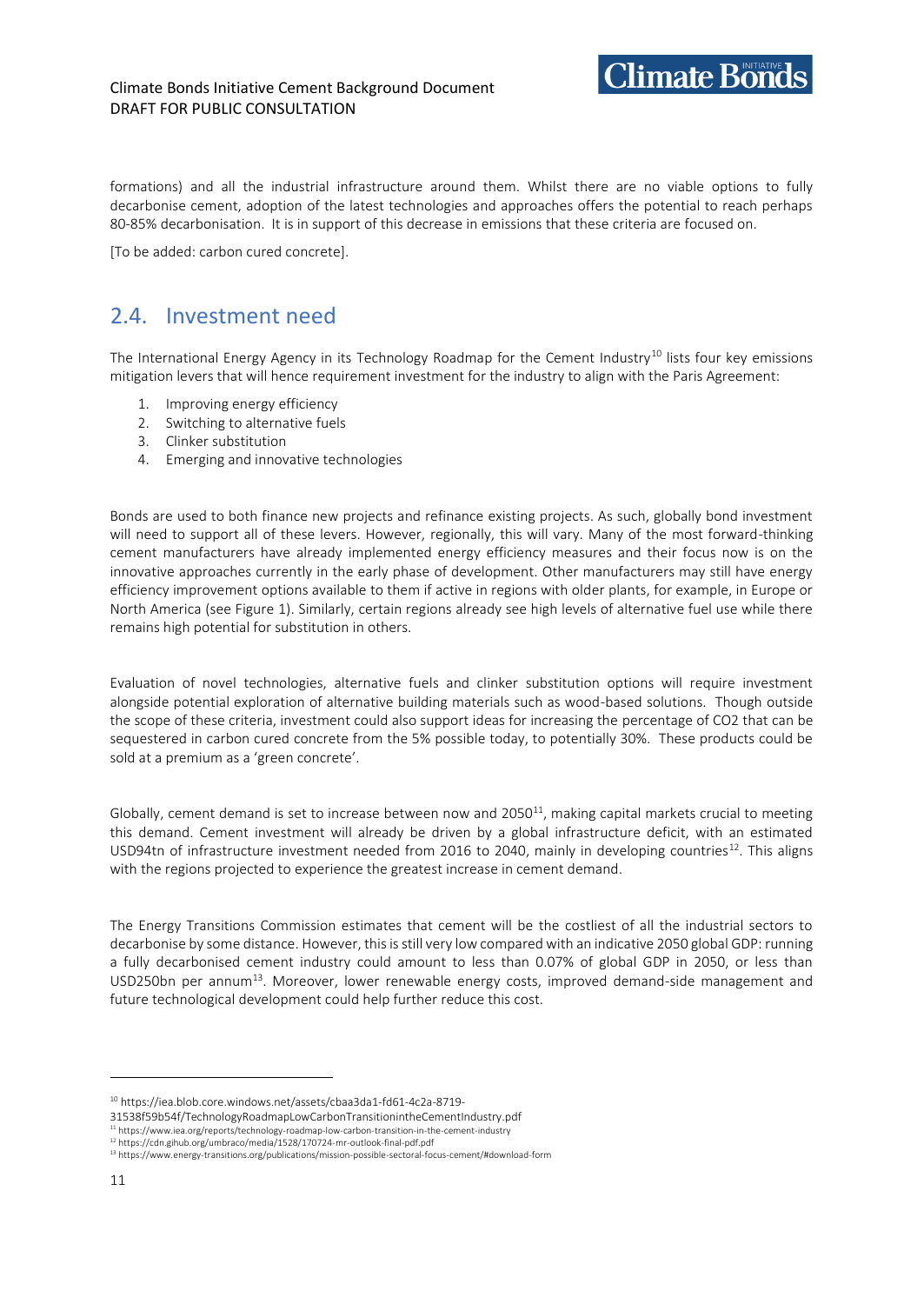## **Climate Bonds**

### <span id="page-13-0"></span>2.5. Deals already seen in the sector

Bondholders have a key role to play in decarbonising the cement industry as, on average, bonds make up 52% of the financing mix of the 21 largest cement companies, as shown in Figure 2. This is therefore an active market for the cement sector, with the potential for high impact through setting Climate Bond criteria such as these.

Due to the difficulty in identifying truly green assets and projects in heavy industry, historically these sectors have not seen issuances of green bonds. Green bonds are asset-linked and therefore earmark funds (or use-ofproceeds) for specific disclosed assets or projects. Transition bonds emerged more recently as an alternative useof-proceeds bond instrument but have attracted a mixed reception around their environmental credentials<sup>14</sup>. The cement sector instead sees general corporate purpose bonds as the norm for fixed income instrument use in the market. This leaves the borrower to use the bond proceeds how they see fit without disclosing how those proceeds are specifically used.



*Figure 2. Financing mix of the largest cement companies according to production capacity.*

Source: Global Cement, ShareAction analysis of annual reports

<sup>14</sup> https://www.environmental-finance.com/content/news/beef-giant-issues-controversial-sustainable-transition-bond-framework.html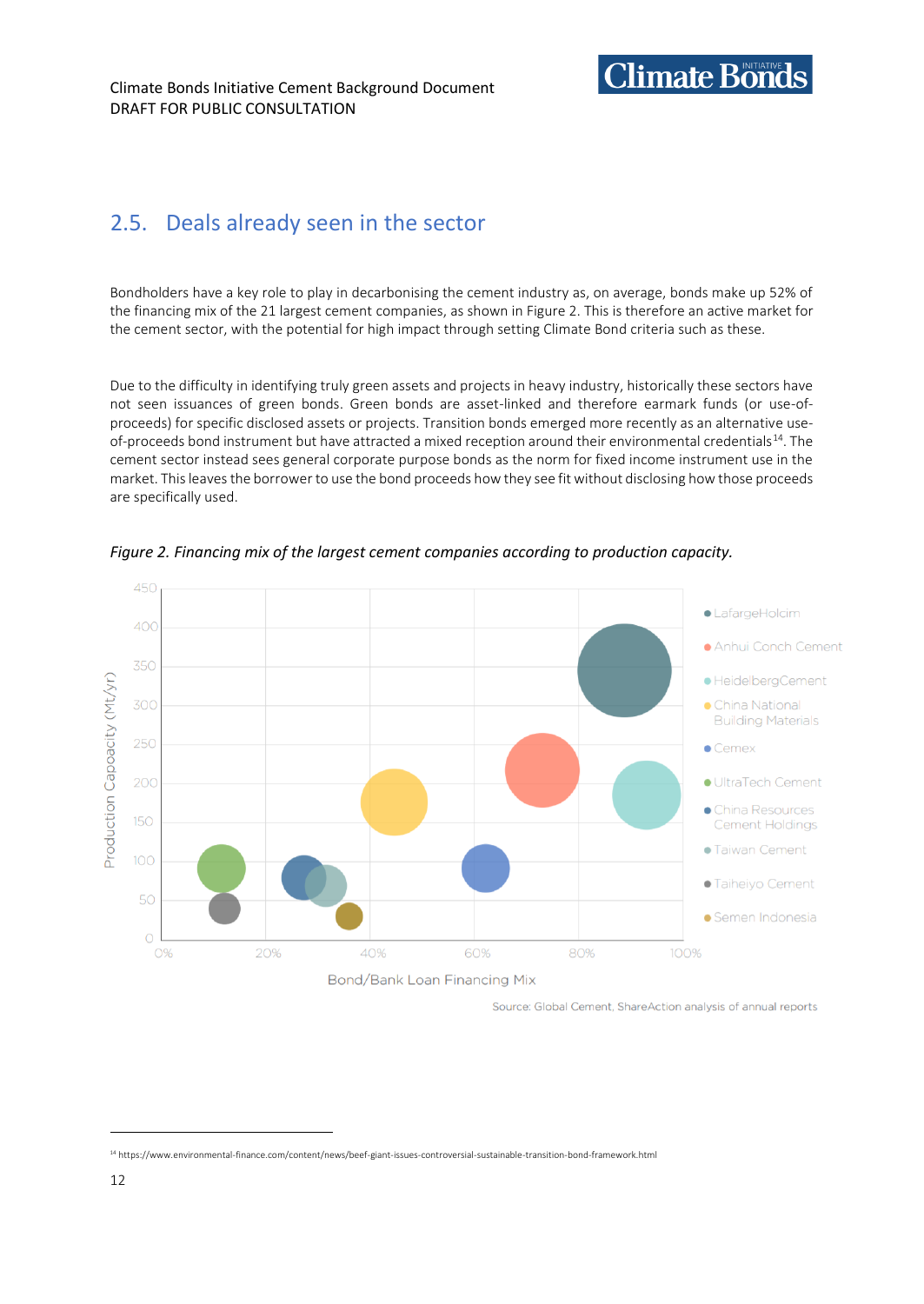

In recent years there has been a noticeable rise in the issuance of so-called 'behaviour-based finance agreements'<sup>15</sup>. These included Sustainability-Linked Bonds (SLBs) which are receiving high levels of interest from cement companies. The International Capital Market Association defines SLBs as any type of bond instrument for which the financial and/or structural characteristics can vary depending on whether the issuer achieves predefined sustainability or ESG objectives. It is a forward-looking performance-based instrument with a flexible structure. Entities that issue SLBs can set key performance indicators (KPIs) which are aligned with their sustainability strategies. It allows the issuer to set more general, overarching sustainability goals, rather than being tied to financing specific projects like solar power plants or green buildings $^{16}$ .

Thus far(/at time of writing), USD2.6bn of SLBs have been issued by five cement companies across six countries, which can prove to be valuable case studies for future entity-level criteria. They vary in the scope and ambition of environmental objectives linked to their bond structure, but all but one issuer thus far have used CO2 emissions per tonne of cementitious material as their key metric. While examples of SLBs and other sustainable debt instruments are considerably fewer than for other sectors, they may prove an increasingly popular option for cement companies moving forward.

A notable leader in cement SLBs is Lafarage Holcim, who has issued USD1.6bn of SLBs across four issuances as of Jan 2022. These have been tied to KPIs in emission intensity and freshwater usage intensity. Thus far, they also have the most ambitious emissions intensity targets among their SLB-issuing peers, aiming for 475 kg CO2/ton cementitious material.

| <b>Issuer</b>          | Year | Description                                                                                                                                                                                                                                                                                                                | <b>Credentials</b>                        |
|------------------------|------|----------------------------------------------------------------------------------------------------------------------------------------------------------------------------------------------------------------------------------------------------------------------------------------------------------------------------|-------------------------------------------|
| Votorantim<br>Cimentos | 2019 | USD290m sustainability-linked loan agreement, including KPIs<br>related to alternative fuel usage, clinker-to-cement ratio, and<br>net CO2 per tonne of cement <sup>17</sup> .                                                                                                                                             | Sustainalytics<br>Second Party<br>Opinion |
|                        | 2021 | BRL450m 2026 sustainability-linked bond tied to achieving<br>548kg net CO2 per tonne of cementitious material by 2025, and<br>an alternative fuel usage proportion of 29.4% by the same date.<br>This performance-linked format however didn't use a coupon<br>step-up, but instead a discount on it's redemption premium. | Bureau Veritas<br>Second Party<br>Opinion |
| <b>CEMEX</b><br>2020   |      | CEMEX released a Sustainability-Linked Financing Framework in<br>2021, outlining its approach for issuing new sustainability-linked<br>finance agreements. This framework includes three KPIs: net<br>CO2 per tonne of cement, clean electricity consumption and<br>alternative fuels rate <sup>18</sup> .                 | Sustainalytics<br>Second Party<br>Opinion |
|                        |      | Amended loan agreement amounting to USD3.2bn and<br>incorporating five sustainability-linked metrics including                                                                                                                                                                                                             |                                           |

#### *Table 1. Examples of recent notable deals in the cement sector.*

<sup>15</sup> https://cementamericas.com/2021/10/21/cement-and-sustainable-finance/

<sup>16</sup> https://www.nnip.com/en-INT/professional/insights/articles/sustainability-linked-bonds-a-viable-alternative-for-green-bonds

<sup>17</sup> https://cementamericas.com/2021/10/21/cement-and-sustainable-finance/

<sup>18</sup> https://cementamericas.com/2021/10/21/cement-and-sustainable-finance/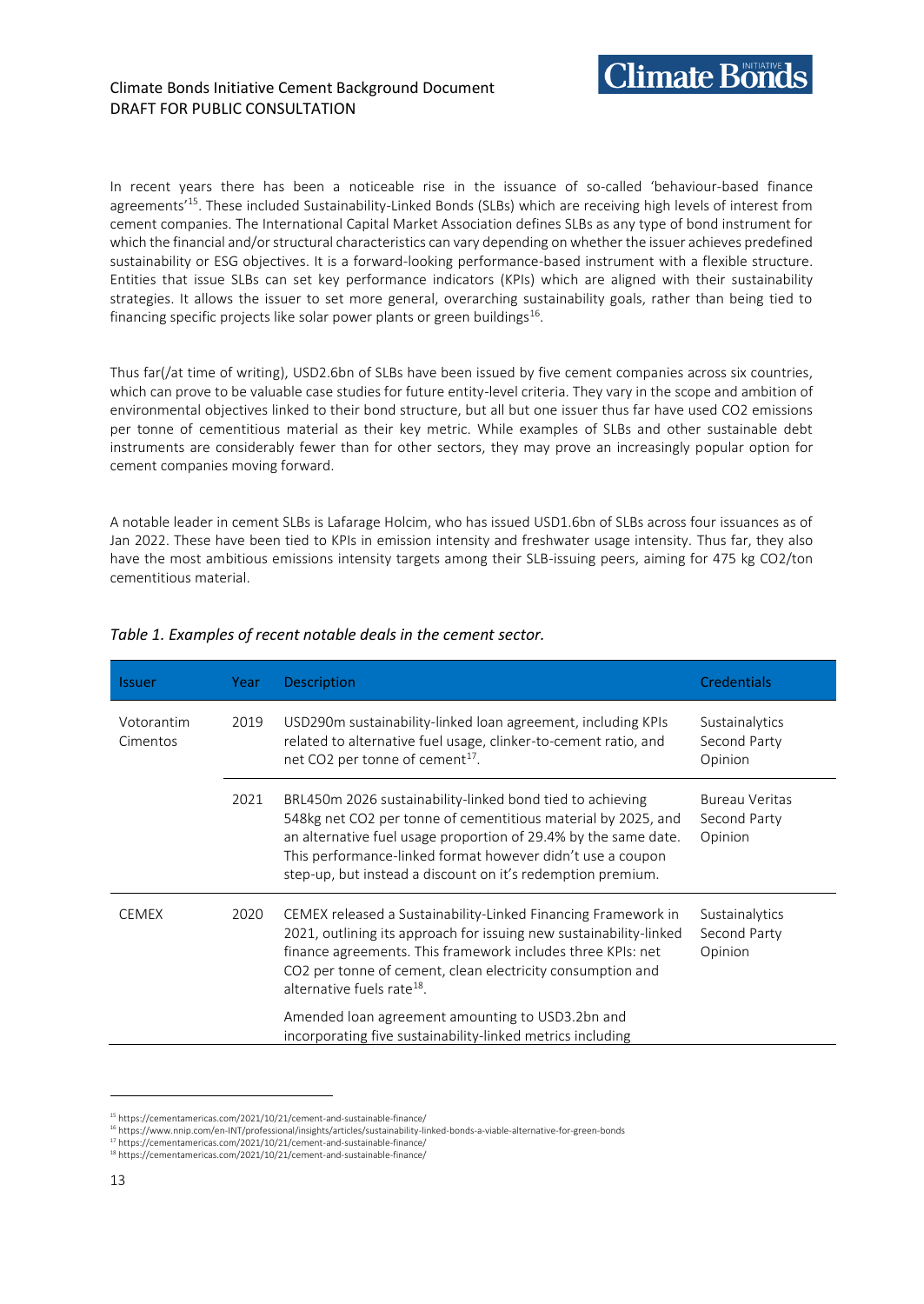

| <b>Issuer</b>       | Year | Description                                                                                                                                                                                                                                                                                                                                                                                                         | <b>Credentials</b>                     |  |
|---------------------|------|---------------------------------------------------------------------------------------------------------------------------------------------------------------------------------------------------------------------------------------------------------------------------------------------------------------------------------------------------------------------------------------------------------------------|----------------------------------------|--|
|                     |      | reduction of net CO2 emissions per cementitious product and<br>power consumption from green energy in cement <sup>19</sup> .                                                                                                                                                                                                                                                                                        |                                        |  |
| Holcim              | 2020 | EUR850m 2031 sustainability-linked bond with a coupon of<br>0.5% maturing in 2031. The structure is tied to the company's<br>target to reach 475 kg net CO2 per ton of cementitious material<br>by 2030, representing a reduction of 17.5% from a 2018<br>baseline. <sup>20</sup> Includes coupon step-up of 75bps if target not met.                                                                               | <b>ISS ESG Second</b><br>Party Opinion |  |
|                     | 2021 | USD100m 2031 sustainability-linked bond with a coupon of<br>2.80% issued under the same Sustainability-linked Finance<br>Framework as it's 2020 issuance. Includes coupon step-up of<br>1.50% if target is not met.                                                                                                                                                                                                 |                                        |  |
|                     | 2022 | CHF425m sustainability-linked bond issued in two tranches<br>maturing in 2026 and 2032. Issued under updated Framework<br>including the previous target, with the addition of a 2025 target<br>of 520 kg CO2/t. cem. and a target to reduce freshwater<br>intensity by 17.5% by 2025. Coupon step-ups of 37.5bps for the<br>2026 issuance and 75bps for 2032.                                                       |                                        |  |
| Ultratech<br>Cement | 2021 | USD400m sustainability-linked bond. The Sustainability<br>Performance Targets linked to this bond entail a 22.2%<br>reduction in CO2 intensity (kg CO2 e/ton produced) compared<br>to a 2017 baseline by 31 March 2030. The coupon will step up<br>by 75bps if the company misses its sustainability target. The<br>reduction target and time frame yields a roughly 1.7% annual<br>reduction target. <sup>21</sup> | <b>ISS ESG Second</b><br>Party Opinion |  |

<sup>19</sup> https://www.cemex.com/-/cemex-takes-the-lead-in-green-financing-and-successfully-extends-facilities-agreement <sup>20</sup> https://www.esgtoday.com/lafargeholcim-launches-building-materials-industry-first-sustainability-linked-bond/<br><sup>21</sup> https://www.climatebonds.net/files/reports/cbi\_susdebtsum\_h12021\_02b.pdf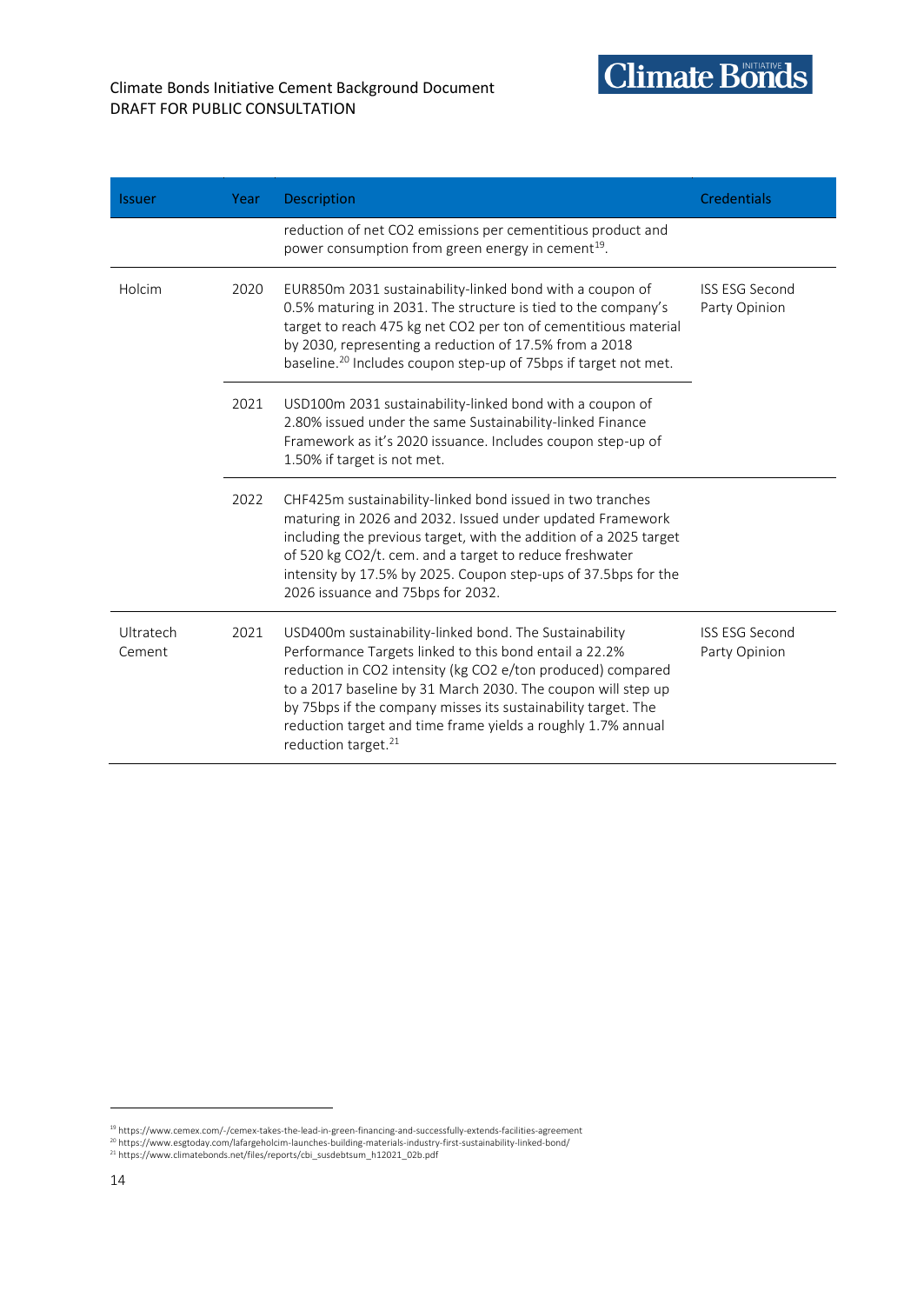**Climate Bonds** 

### <span id="page-16-1"></span><span id="page-16-0"></span>3.1. Guiding Principles

The objective of CBI has been to develop Cement sector criteria that can maximize viable bond issuances with verifiable environmental and social outcomes. This means the Criteria need to balance the following objectives:

- They form a set of scientifically robust, ambitious and verifiable targets and metrics; and:
- They are usable by the market, which means they must be understandable for non-scientific audiences, implementable at scale, and affordable in terms of assessment burden.

The Criteria should:

- Enable the identification of eligible assets and projects (or use of proceeds) or entities or companies (general corporate purposes) related to cement investments that can potentially be included in a Certified Climate Bond;
- Deploy appropriate eligibility Criteria under which the assets and projects or entity can be assessed for their suitability for inclusion in a Certified Climate Bond; and
- Identify associated metrics, methodologies and tools to enable the effective measurement and monitoring of compliance with the eligibility Criteria.

Given that a number of protocols relevant to cement already exist (see section 4.3.1), the TWG has taken care not to reinvent the wheel, but rather draw from these existing protocols and guidance.

The Cement Criteria are split into two distinct subsets, depending on the financial instrument being certified:

- 1. Use-of-Proceeds bonds (for example, green bonds)
- 2. General Corporate Purpose bonds (for example, Sustainability-Linked Bonds)

Each subset of criteria may share common requirements, pathways or metrics but require different demonstrations of compliance. Currently, these Criteria can only certify Use-of-Proceeds bonds. Entity level certification for the purposes of certifying general corporate purpose bonds is expected to follow soon after. The following sections will make distinction between the guiding principles for certifying assets and activities (section 3.1.1), and the hallmarks for transition (described in section 3.1.2).

### <span id="page-16-2"></span>3.1.1. Guiding principles – Use-of-Proceeds bonds

The Cement Criteria are made up of two components, both of which need to be satisfied for assets to be eligible for inclusion in a Certified Climate Bond. These are as follows:

1. Climate Change Mitigation Component – addressing whether the asset or project is sufficiently 'low GHG' to be compliant with rapid decarbonisation needs across the sector.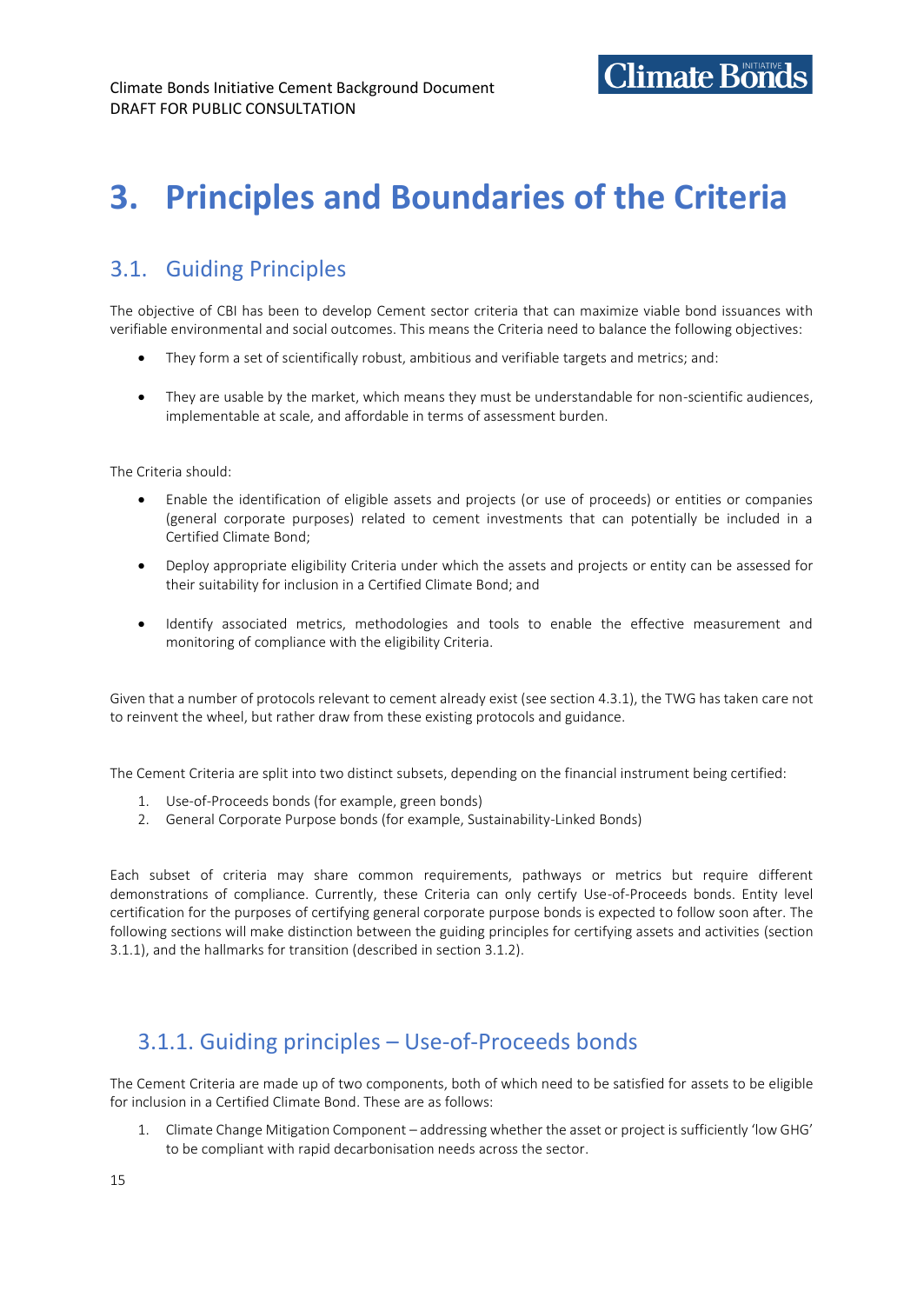2. Climate Change Adaptation and Resilience Component – addressing whether the facility is itself resilient to climate change and furthermore not adversely impacting the resilience of the surrounding system. This encompasses a broad set of environmental and social topics.

**Climate Bonds** 

| Principle             | Requirement for the Criteria                                                                |
|-----------------------|---------------------------------------------------------------------------------------------|
| Ambitious             | Compatible with meeting the objective of limiting global average warming to a 1.5ºC         |
|                       | temperature rise above pre-industrial levels set by the Paris Agreement.                    |
| Material              | Criteria should address all material sources of emissions over the lifecycle. Scope 1 & 2   |
|                       | emissions should be addressed directly and scope 3 considered.                              |
| No offsets            | Offsets should not be counted towards emissions reduction performance.                      |
| Resilient             | To ensure that the activities being financed are adapted to physical climate change and     |
|                       | do not harm the resilience of the system them are in.                                       |
| Scientifically Robust | Based on science not industry objectives.                                                   |
| Granular              | Criteria should be sufficiently granular for the assessment of a specific project, asset or |
|                       | activity. Every asset or project to be financed must comply.                                |
| Globally consistent   | Criteria should be globally applicable. National legislation or NDC's are not sufficient.   |
| Aligned               | Leverage existing robust tools, methodologies, standards.                                   |
| Technology neutral    | Criteria should describe the result to be achieved.                                         |
| Avoid lock-in         | Avoid supporting development that may result in long term commitments to high               |
|                       | emission activities.                                                                        |

*Table 2 Key principles for the design of Climate Bond Standard Sector Criteria*

In terms of the many complex and interconnected environmental and social issues that should be assessed under these Criteria, the following points are noted:

- The Climate Bonds Standard is focused on *climate* impacts including low GHG-compatibility (mitigation) and climate adaptation and resilience. Defining resilience can be challenging. However, it is clear that many topics which have been a part of environmental and social assessments for a number of years overlap significantly with the resilience of affected populations and ecosystems and their ability to adapt to climate change.
- One of the goals of the Climate Bonds Standard is to bring transparency and consistency to the evaluation of Green Bonds. By including ESG factors in the Criteria, we can ensure this outcomes is delivered. In this way, investors and other stakeholders are not in the position of attempting to independently access and interpret issues using ESG frameworks of varying and/or unknown quality and completeness in respect of these highly inter-connected and complex factors.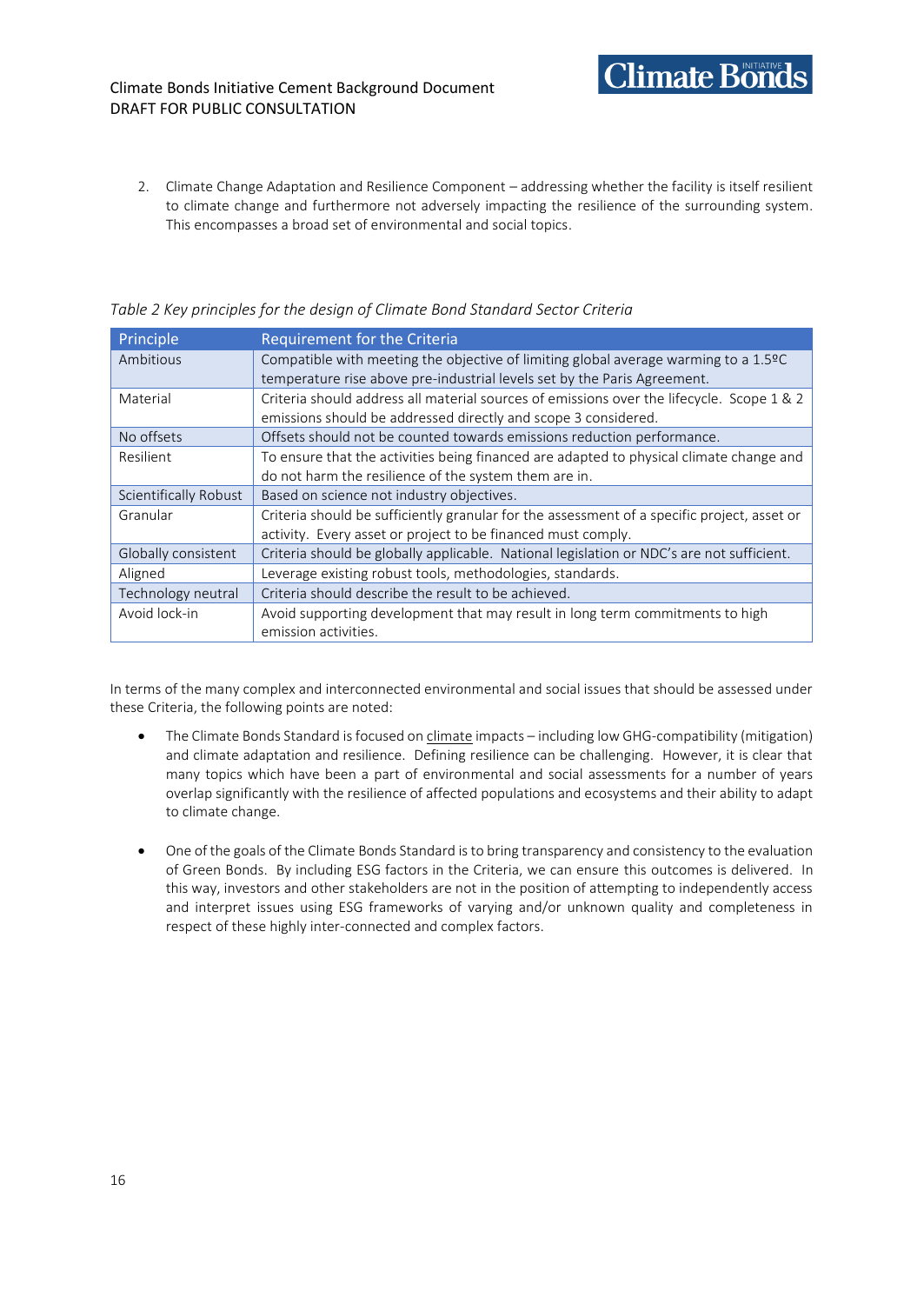# <span id="page-18-0"></span>**4. Discussion and eligibility criteria**

### <span id="page-18-1"></span>4.1. Overarching considerations

The purpose of the Cement Criteria, like all Sector Criteria developed for the Climate Bonds Standard & Certification Scheme, is to certify assets and projects that are aligned with a low carbon economy and are climate resilient. Overarching principles and considerations for alignment with these objectives apply to all cement production measures, assets and activities within scope and are discussed in this section.

### <span id="page-18-2"></span>4.1.1. The overarching principles of the Cement Criteria

These criteria aim to identify the most ambitious emissions pathways for cement production facilities, while also identifying specific measures that should be prioritised alongside. However, this is while simultaneously pushing for higher quality of cement, which can in turn indirectly reduce emissions. It is easy and cheap to lower the embodied carbon of a tonne of cement by diluting it. This is not a future-proof strategy for decarbonisation, as future needs may require stronger, less diluted cement, and the availability of SCMs is not guaranteed. Therefore, the criteria focus on improvements to the production and use of the Portland component of cement. Alternative cement chemistries, if they emerge as solid contenders, will have to match the performance characteristics or requirements of the Portland they displace.

These criteria also reflect the need for new facilities to be state-of-the-art and for retrofits which reduce the emissions of existing facilities during their remaining lifetime.

In addition to the principles discussed in section 3.1.1, these criteria aim to ensure certified bonds truly meet the ambitious mitigation objectives in line with holding temperature increases ideally to 1.5°C above pre-industrial levels. The Cement TWG strongly believes that emerging technologies and strategies available to the industry today can deliver those objectives.

### <span id="page-18-3"></span>4.2. Choosing the scope of criteria

#### **Scope of activities – what activities can theoretically be certified?**

As the name suggests, these criteria focus on cement as the product and sector in scope. This covers all stages of the production of blended cement, from the quarrying of limestone to the blending of OPC with SCMs.

Upon mixing the blended cement with sand, gravel and other additives, this becomes concrete and therefore is not within scope. It is accepted that there is considerable overlap between the cement and concrete industries. Many companies produce both products. Moreover, there is high potential for further emissions reductions across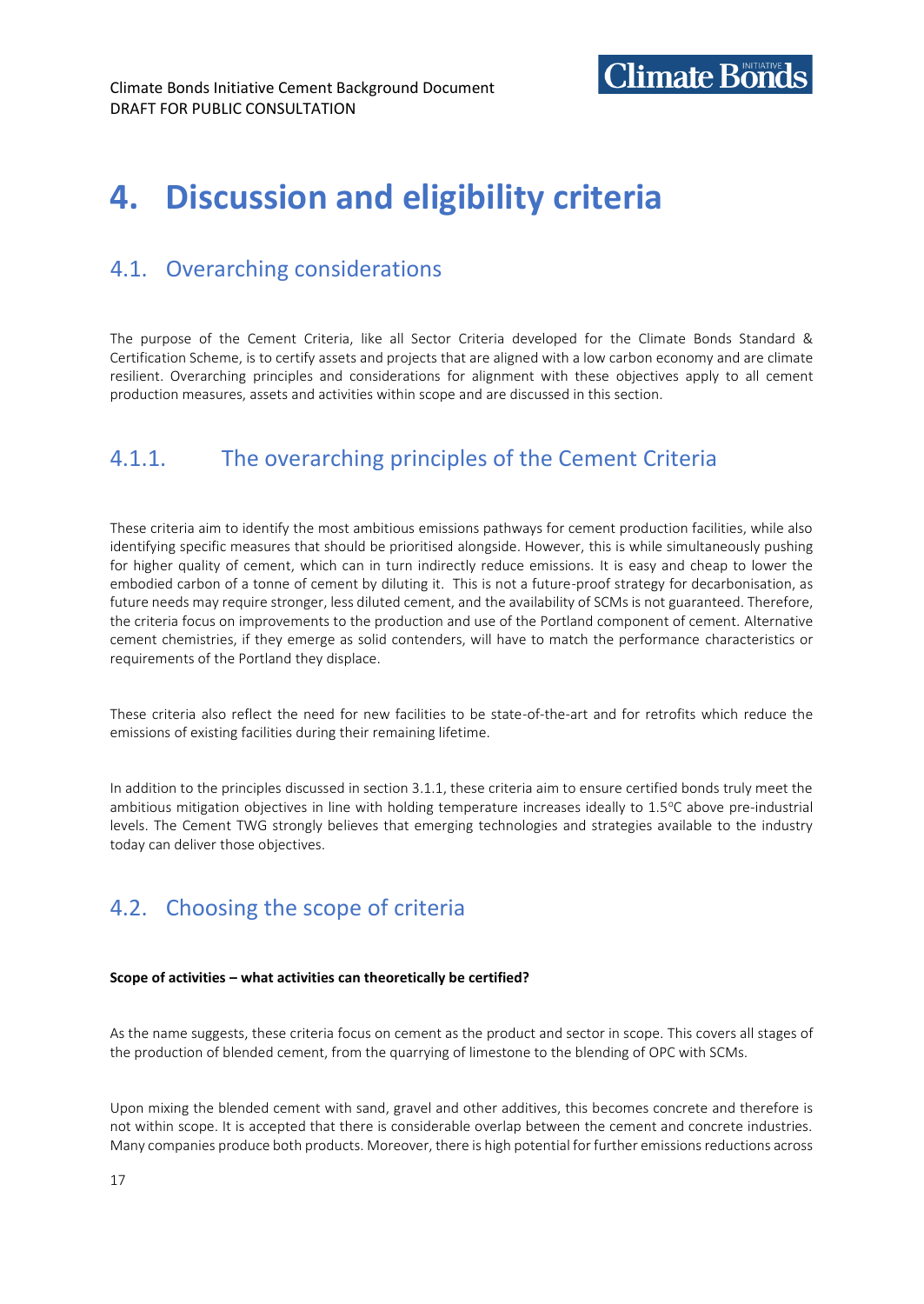#### Climate Bonds Initiative Cement Background Document DRAFT FOR PUBLIC CONSULTATION



these industries when dealing with concrete. Material efficiency can reduce the demand for concrete and thus emissions, while recarbonation takes place when the concrete has set $^{22}$ . Despite these aspects, for practical reasons the boundary of activities is limited to cement and not concrete.

A wider scope of activities would undoubtedly be more time-consuming. There is an acute need to rapidly decrease the emissions of industrial sectors in order to avoid catastrophic climate change. Focusing on cement means a tool for the market will be available more quickly, allowing certifications to speed up progress in the sector. Crucially, this does not mean the concrete and construction sector will never be the focus of Climate Bonds sector criteria. Such criteria could address these additional opportunities further down the line.

During the development of the criteria the option to lower the clinker factor using fly ash and slag was considered and discounted. It is not that the used of this material should be discouraged. However, as a specific measure to reduce emissions or make future commitments to but that they are not future-proof, and not 1.5°C-compatible as they arise as a by-product of the coal and steel industries. Therefore, their supply is expected to reduce in the future, and they cannot be part of a long-term decarbonisation plan.

#### **Scope of emissions – what emissions need to be accounted for when meeting mitigation thresholds?**

In light of the scope of activity of the Cement Criteria, the most material emissions are the focus for demonstrating compliance for practical reasons. Due to their comprising an extremely low proportion of overall cement emissions<sup>23</sup>, quarrying and transportation emissions are outside of the scope of emissions. In other words, eligible facilities (or mitigation measures into those facilities) may be directly connected to a quarry, or with transport activities taking place, onsite, but the emissions of these stages are not counted towards meeting thresholds.

This also aligns with the chosen emissions pathway (see section 4.3.1)<sup>24</sup> and means that the remaining stages of cement production are within the scope of emissions. There are implications for emissions accounting by setting the scope as such. The TWG noted that the Getting the Numbers Right (GNR) database managed by the Global Cement and Concrete Association (GCCA) is the industry standard for GHG accounting and reporting. Importantly, the demonstration of compliance with the mitigation requirements of these criteria falls within the scope of reporting for the GNR database, with the exception of cement class (discussed in section 4.3.2).

Note that if the cement plant being financed has an onsite quarry, the Adaptation & Resilience component must address this aspect of the facility as it does the rest.

### <span id="page-19-0"></span>4.3. Determining mitigation criteria for facilities

The mitigation requirements are based on a strategy to be part of an economy that is net zero by 2050. It is not currently possible to achieve zero carbon cement due to the limitations of today's technologies but that may

 $22$  The GCCA Roadmap to Net Zero lays out these additional dimensions when including concrete in focus.

<sup>23</sup> https://www.mckinsey.com/industries/chemicals/our-insights/laying-the-foundation-for-zero-carbon-cement <sup>24</sup> See page 7 of the TPI Methodology for further details on the scope of emissions in the pathway: <https://www.transitionpathwayinitiative.org/publications/76.pdf?type=Publication>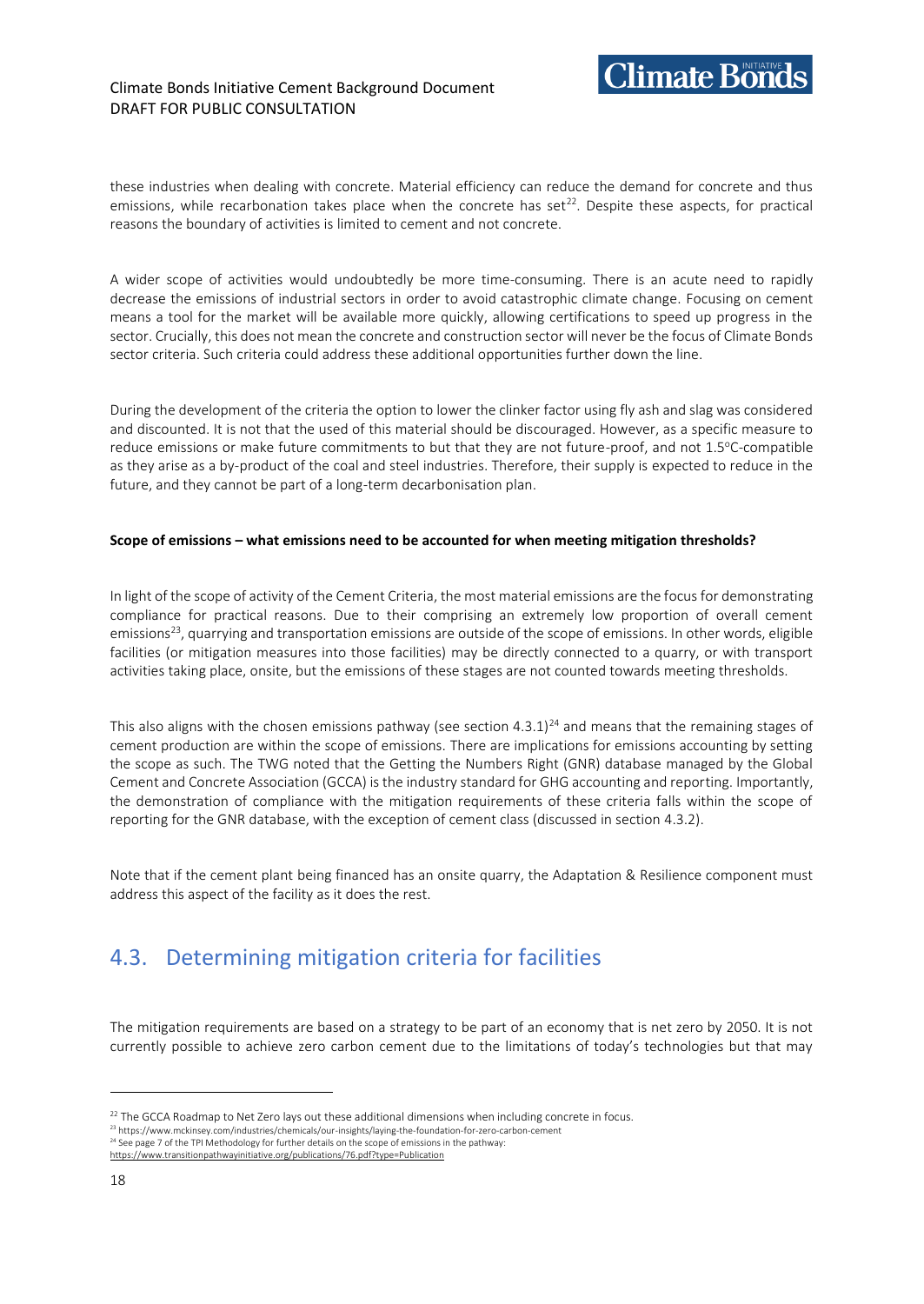#### Climate Bonds Initiative Cement Background Document DRAFT FOR PUBLIC CONSULTATION

change over time. However, considerable abatement can be achieved through focusing on the carbon intensity of binders, which, linked to improvement in concrete technology and structural design promise abatement of emissions of perhaps 95% with today's technologies, without requiring CCS or novel chemistries.

The following sections lay out the rationale for the mitigation requirements set out in the Cement Criteria.

### <span id="page-20-0"></span>4.3.1. Setting an emissions pathway for cement

Like every sector of the economy, the cement sector needs to decarbonise its activities to align with the requirements of the Paris Agreement. How fast and by when can be portrayed as a transition pathway. Some cement plants may already perform below this pathway today, while others will require retrofits or best available technologies to get there. Equally, some cement companies are aligning their activities with such a transition and those that are doing so with a clear plan could potentially achieve Climate Bonds certification. In line with the principles that govern how criteria are developed, Climate Bonds sector criteria align with material already in existence where it is consistent in approach and recognised by many stakeholders. One such area is to adopt transition pathways already developed through a high degree of scrutiny from academia and industry experts such as that developed by the Transition Pathway Initiative and the Science Based Targets Initiative (SBTi).

Evaluating existing material for adoption as criteria requires that the chosen pathway and underlying methodology meets certain criteria. For example, where possible it should:

- Be based on a robust methodology and stakeholder engagement
- Be aligned with an ambition level of limiting global warming to 1.5°C
- Be globally applicable, not based on regional data or standards
- Represent a level playing field for all stakeholders and geographies
- Be based on a carbon intensity of production metric
- Be specific to the cement sector and focus on cement production as the scope of emissions
- Provide a pathway out to 2050 at least, with intermediate points

#### **The proposed pathway – The Transition Pathway Initiative (TPI)**

The Climate Bonds Initiative and Cement TWG evaluated and rejected several pathways that held promise and are valuable methodologies in their own right, but fail to meet at least one or more of the criteria above. In fact, no single pathway currently meets all of these criteria. The Transition Pathway Initiative<sup>25</sup> is proposed as the adopted pathway as it is the pathway that meets the most of these criteria<sup>26</sup>. It is based on a Sectoral Decarbonisation Approach (SDA) reflecting robust International Energy Agency (IEA) modelling of sector-specific carbon budgets, taking into consideration the cost of decarbonising each sector. Other approaches to translating international emissions targets into company benchmarks have applied the same decarbonisation pathway to all sectors, regardless of these differences. Because the SDA is more effective at avoiding unrealistic and costly solutions in reducing emissions across sectors, it is preferable to these other pathways<sup>27</sup>.

<sup>25</sup> https://www.transitionpathwayinitiative.org/sectors/cement

<sup>&</sup>lt;sup>26</sup> Full description of the methodology behind the pathway can be found here[: https://www.transitionpathwayinitiative.org/publications/76.pdf?type=Publication](https://www.transitionpathwayinitiative.org/publications/76.pdf?type=Publication) <sup>27</sup> SBTi goes further into the SDA here: https://sciencebasedtargets.org/resources/files/Sectoral-Decarbonization-Approach-Report.pdf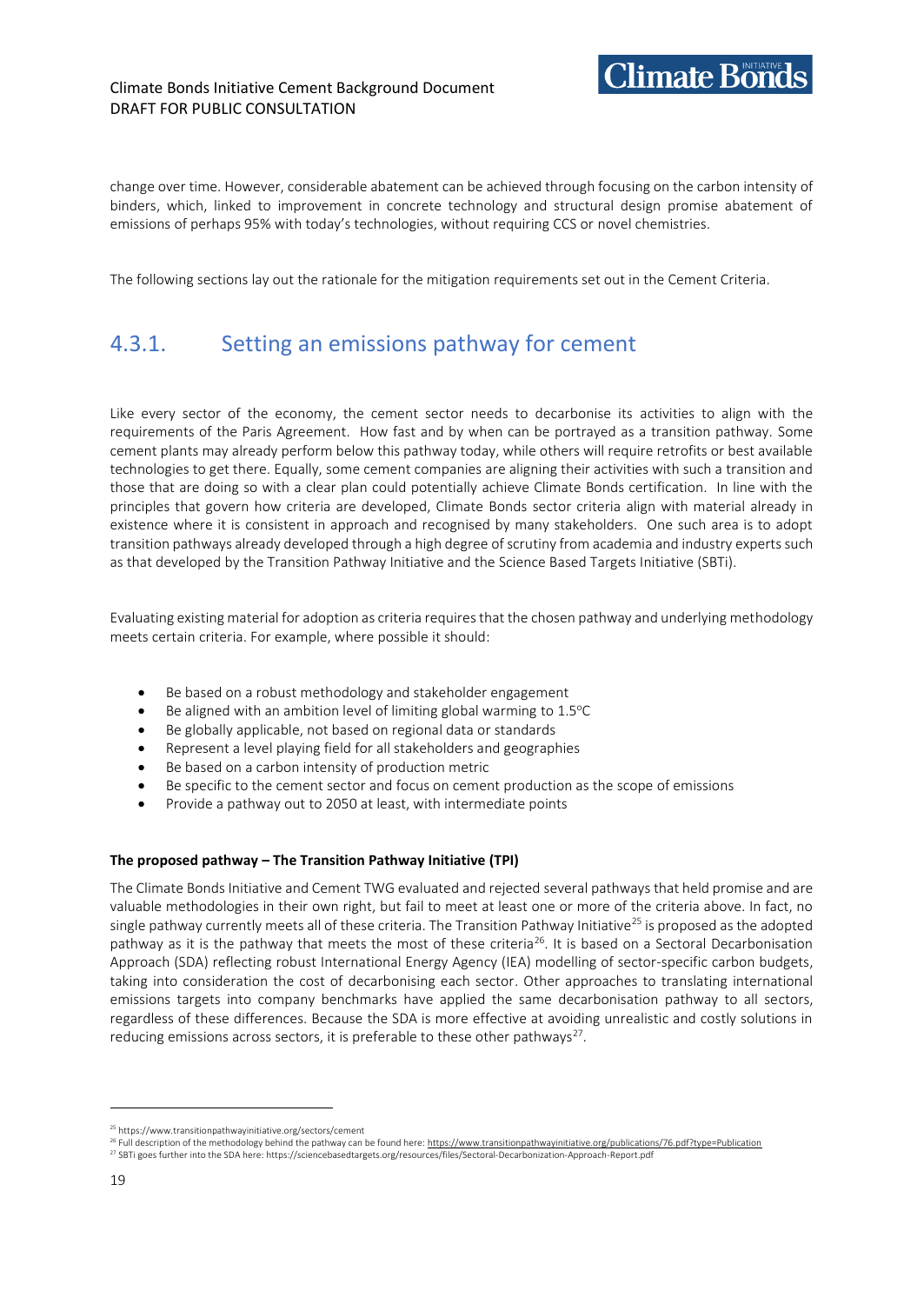It provides year-by-year thresholds to form a pathway to 2050 and is specific to the cement sector with cement production in scope. The one drawback of this pathway is that it is not 1.5°C-aligned, but rather is based on the IEA 'Below 2-Degrees Scenario (B2DS)', roughly in line with a 1.75°C warming scenario. However, potential developments in methodologies hold promise for updating the Cement Criteria with a 1.5°C-aligned pathway.

#### **The potential future pathway – Science Based Targets initiative (SBTi)**

SBTi provides another valuable case study for potential pathways. Due to being 1.5°C-aligned, the SBTi Cross-Sectoral Pathway<sup>28</sup> was closely looked at as a potential candidate for adoption into criteria. It is generated from a similarly robust methodology to TPI and leverages the SDA approach. However, it was ultimately rejected as the recommendation for cement producers is to use an absolute emissions reduction target of 90% by 2050, rather than an emissions intensity pathway. Moreover, it provides no common starting point for emissions intensity, instead being company specific. This rules out identifying what facilities or companies are already green today. Lastly, the pathway is not specific to the cement sector.

However, SBTi is in the process of developing a 1.5°C-aligned emissions intensity pathway specific to the cement sector<sup>29</sup>. This is expected to be available soon and is viewed by Climate Bonds and the TWG as holding promise as a pathway that meets all of the criteria discussed earlier in this section. Upon publication of the pathway, the TWG will review the methodology and decide whether or not it can be adopted as criteria to replace the TPI pathway proposed in the interim.

#### **The GCCA 2050 Cement and Concrete Industry Roadmap for Net Zero Concrete**

The GCCA released in 2021 a roadmap<sup>30</sup> for the cement and concrete industry to reach net zero by 2050. It is an ambitious initiative from these sectors to reduce their emissions in line with meeting the targets of the Paris Agreement. However, due to its focus on absolute emissions reduction, and on concrete as well as cement, meant that adopting this as a pathway would have meant extrapolation of part of the pathway when this may not have been its intended use. Furthermore, it is not based on an SDA approach as is the strength of the aforementioned pathways.

#### **The EU Taxonomy on Sustainable Finance**

The EU Taxonomy on Sustainable Finance<sup>31</sup> (hereafter referred to as the EU Taxonomy) is a set of green definitions enshrined in EU law whereby all investors must disclose the extent to which their EU investments align with the EU Taxonomy. In other words, the Taxonomy lays out the criteria for EU investments to be referred to as 'green'.

It categorises criteria by economic activity. Therefore, the manufacture of cement is included in the EU Taxonomy<sup>32</sup>. It contains two thresholds that can be met for a cement manufacture activity to be making a significant contribution to climate mitigation. The TWG evaluated these thresholds as a potential starting point for criteria, but as these are single thresholds, not pathways, they were not determined as suitable for criteria purposes. For extra context, the EU Taxonomy threshold for clinker production represents the average emissions

<sup>28</sup> https://sciencebasedtargets.org/resources/files/Pathway-to-Net-Zero.pdf

<sup>29</sup> https://sciencebasedtargets.org/sectors/cement

<sup>30</sup> https://gccassociation.org/concretefuture/wp-content/uploads/2021/10/GCCA-Concrete-Future-Roadmap-Document-AW.pdf

<sup>31</sup> https://ec.europa.eu/info/business-economy-euro/banking-and-finance/sustainable-finance/eu-taxonomy-sustainableactivities\_en#regulation

<sup>32</sup> It can be found in the Technical Annex here: https://eur-lex.europa.eu/resource.html?uri=cellar:d84ec73c-c773-11eb-a925- 01aa75ed71a1.0021.02/DOC\_2&format=PDF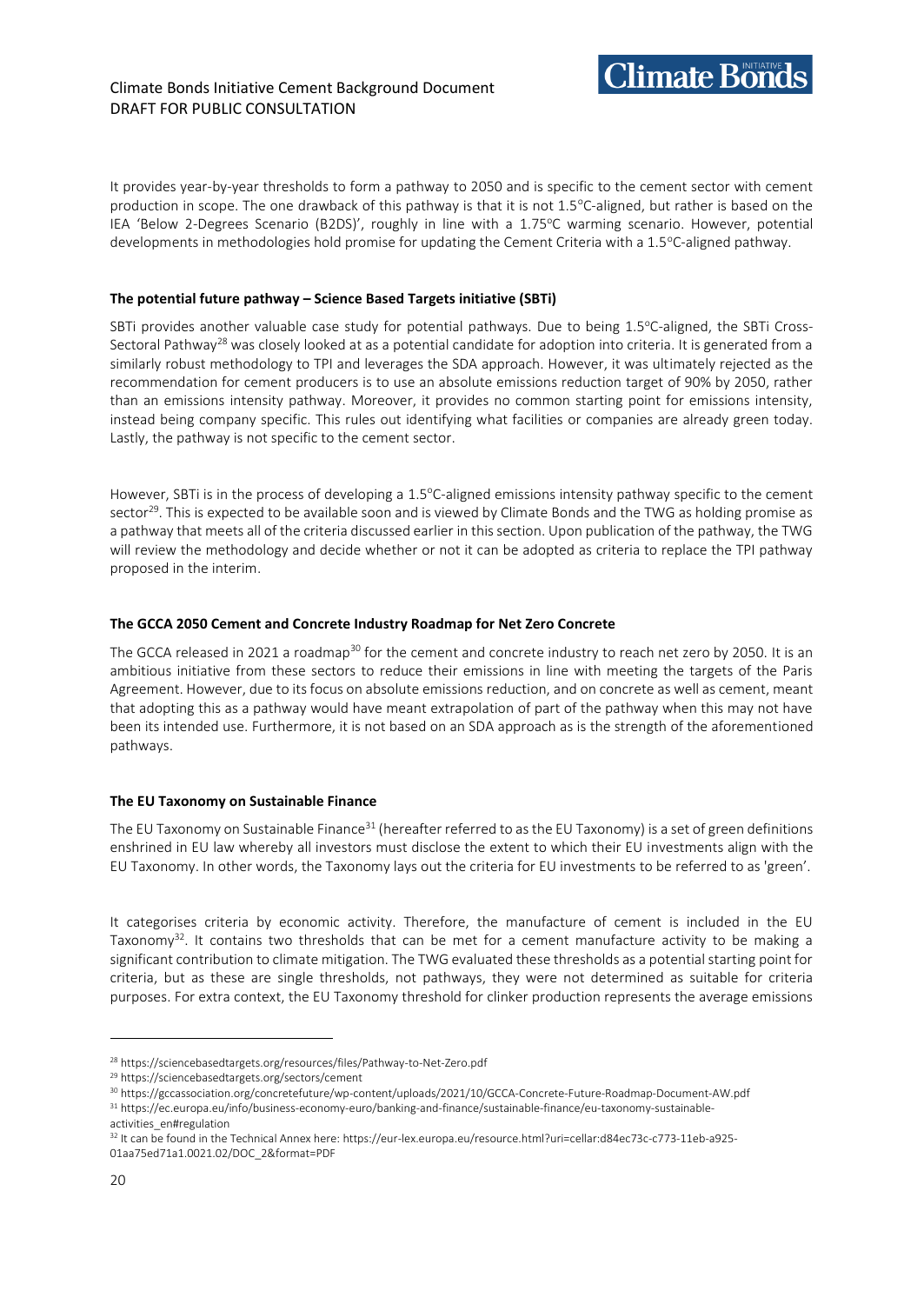

of the top 10% most efficient cement manufacture installations in the EU. The threshold for cement production is formed by applying a clinker factor of 0.65 to this first threshold. The EU Taxonomy threshold for cement production is 0.469t CO2 per tonne of cementitious material, compared to the 2022 threshold value of the TPI pathway of 0.445t CO2 per tonne of cementitious material.

#### **Other pathways evaluated**

- IEA Net Zero by 2050 report<sup>33</sup>
- Cement Technology Roadmap for Brazil<sup>34</sup>
- One Earth Climate Model<sup>35</sup>
- McKinsey Laying the foundation for zero-carbon cement<sup>36</sup>

### <span id="page-22-0"></span>4.3.2. Accounting for cement class as a proxy of clinker quality

The mitigation requirements are based on a strategy to be part of an economy that is net zero by 2050. It is not currently possible to achieve zero carbon cement due to the limitations of today's technologies but that may change over time. However, considerable abatement can be achieved through focusing on the carbon intensity of binders, which, linked to improvement in concrete technology and structural design promise abatement of emissions of perhaps 95% with today's technologies.

Based on this, the mitigation criteria proposed focus also on the quality (i.e., chemical reactivity) of the Portland clinker. By creating a higher chemical reactivity in cement, it enables a greater potential for adding SCMs and thus reducing the emissions per tonne of cement while keeping the same performance levels in use. This will enable future improvements both in activities downstream of the cement industry as well as guaranteeing a production process which is compatible with the expected requirements of novel SCMs. At the same time, it is intended to rule out

Cement class is not a perfect representation of clinker reactivity. However, it is easily testable across plants and companies know the different cement products being produced across their operations. To balance the need for light touch monitoring and the requirement for future-proofing production, a correction factor has thus been computed for each strength class of the cement produced. This is a proxy measure of the quality of the Portland component of the cement and considers:

- its chemical reactivity (which results from the crystalline composition obtained in the kiln)
- the quality of the grinding.

<sup>33</sup> https://iea.blob.core.windows.net/assets/beceb956-0dcf-4d73-89fe-1310e3046d68/NetZeroby2050-

ARoadmapfortheGlobalEnergySector\_CORR.pdf

<sup>34</sup> https://www.globalcement.com/news/item/9102-snic-launches-cement-technology-roadmap-for-brazil

<sup>35</sup> https://www.uts.edu.au/research-and-teaching/our-research/institute-sustainable-futures/our-research/energy-futures/one-earthclimate-model

<sup>36</sup> https://www.mckinsey.com/industries/chemicals/our-insights/the-21st-century-cement-plant-greener-and-more-connected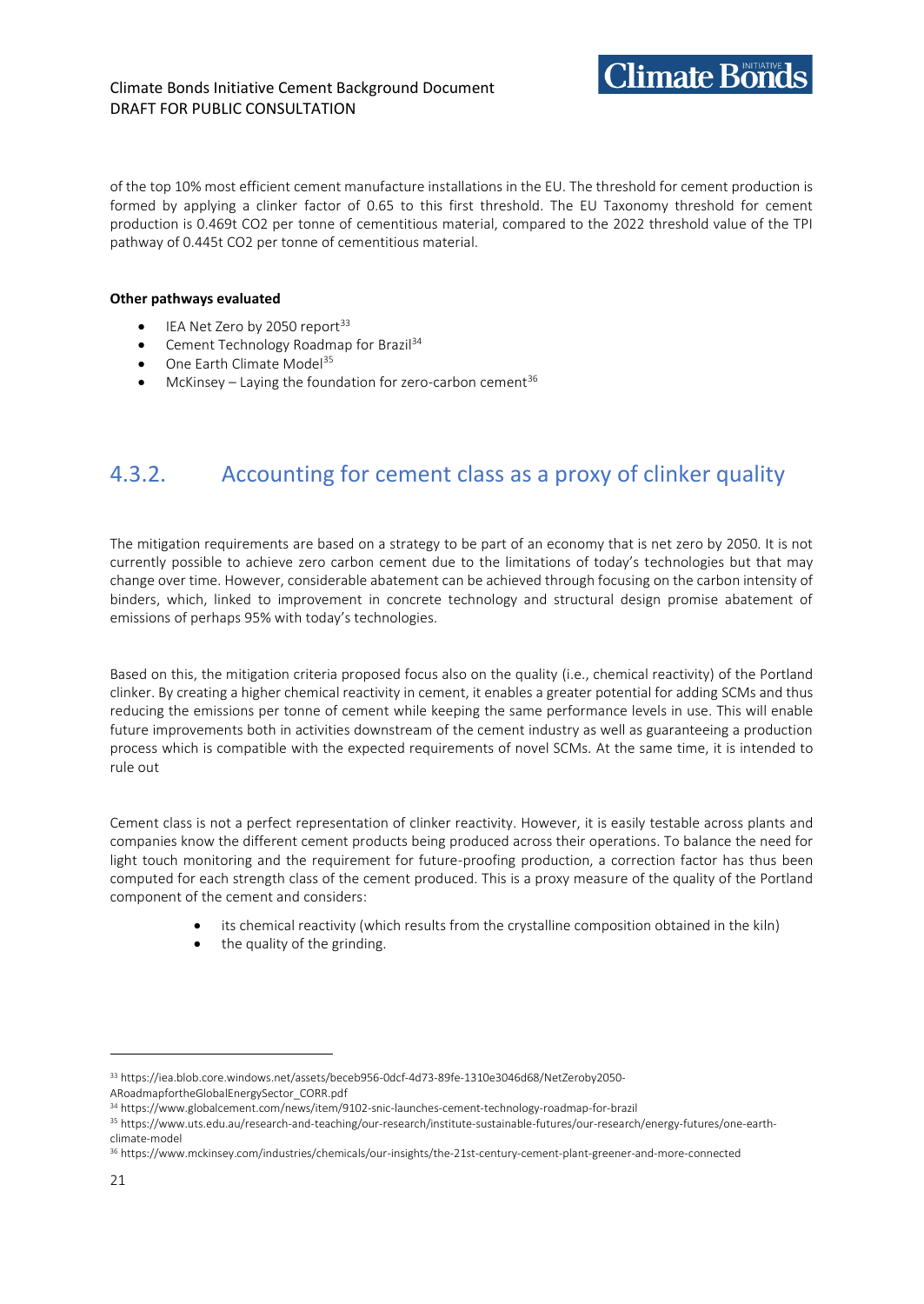Based on the dilution factor, it can be deduced that the average pure Portland cement which would be produced globally would be a 42.5 MPa (based on the European Standard EN-197 $37$ ). Because of the necessity of decarbonising the Portland component, a discount on the carbon intensity is applied based on the clinker factor ranging from 0.85 for a 62.5 to 1.21 for a 22.5. In other words, if a higher cement class is being produced (e.g., 62.5), it is assumed that the clinker quality is greater and there has been more opportunity for SCM addition. As such, the multiplier of 0.85 applied to the thresholds results in a lower threshold. Vice versa, a low-class cement (e.g., 22.5) is assumed to have lower quality clinker and therefore, to maintain the same quality of performance, less SCMs can be added.

### <span id="page-23-0"></span>4.3.3. Distinctions in criteria between new and old production facilities

New and existing production facilities are subject to the same criteria and thus level ambition. If a whole facility is being certified, there is no reason that an existing facility should be seen as green simply because it is older. However, the TWG strongly held the view that there should still be ample opportunity for existing assets to improve their climate performance over their operating life. As such, while there are no distinctions between new and existing plants, bonds can certify measures that achieve these aims for existing infrastructure.

Equally, considering the lifetime of most cement plants, it is important to avoid the lock-in of certain technologies that do not deliver the sufficient emissions reductions considering that most new plants built today will still be online in 2050.

### <span id="page-23-1"></span>4.4. Determining mitigation criteria for measures

The following sections detail the key mitigation strategies identified by the TWG for the cement sector to decarbonise. By extension, they represent measures that can be financed by green bonds, providing they meet the relevant eligibility criteria. They are distinct from certifying a whole production facility.

### <span id="page-23-2"></span>4.4.1. General criteria for retrofits which reduces emissions

The TWG have identified measures that automatically meet the mitigation requirements of these criteria (discussed in the following sections). However, for measures not identified as such, other cement production equipment retrofits or installations can meet the mitigation requirements if they demonstrate an improvement of between 30% and 50%, depending on the bond lifetime.

<sup>37</sup> https://datis-inc.com/blog/what-is-en-197-1-standard/#:~:text=EN%20197%2D1%20Scope,

EN%20197%2D1&text=This%20European%20Standard%20defines%20and,furnace%20cements%20and%20their%20constituents.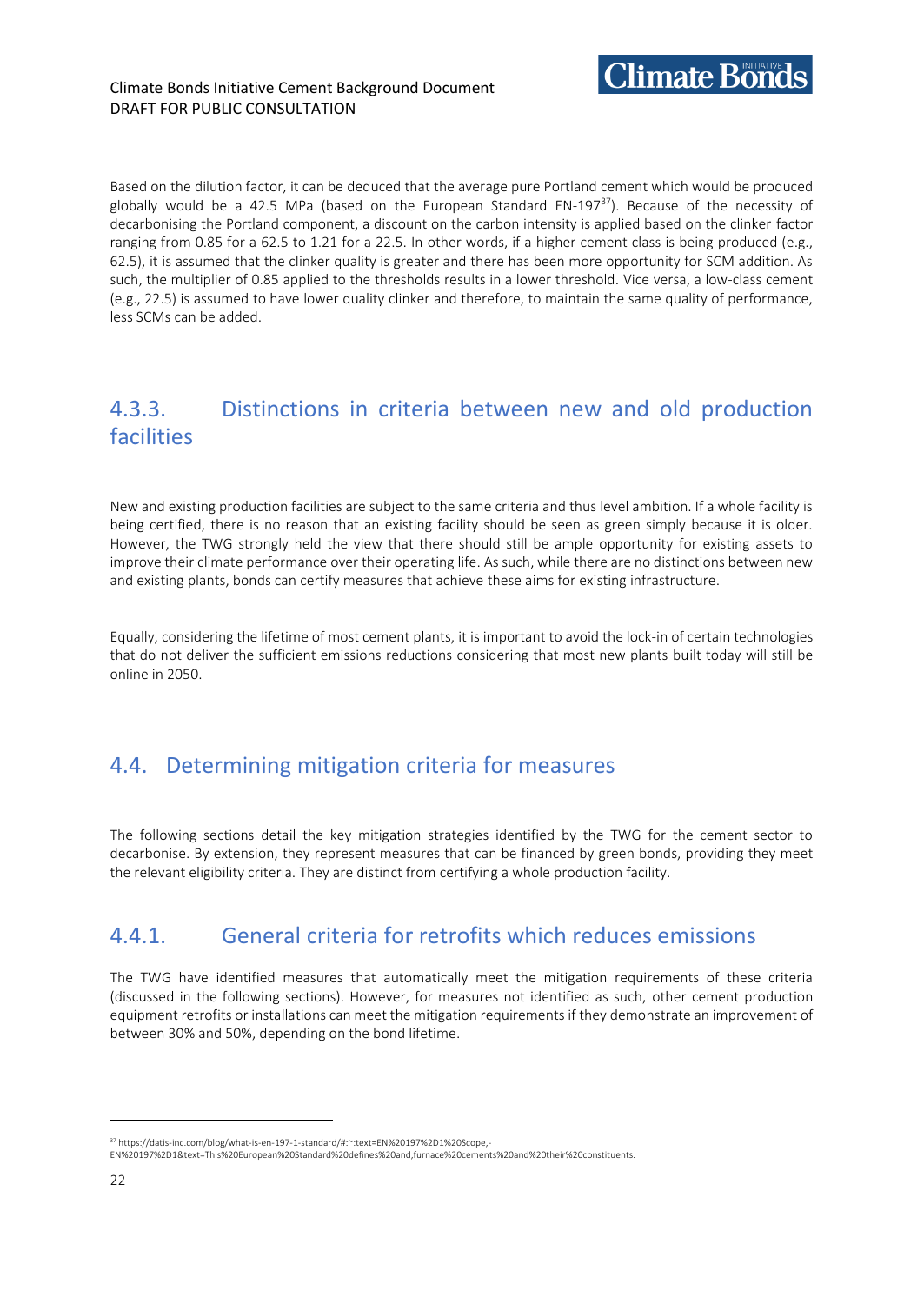#### Climate Bonds Initiative Cement Background Document DRAFT FOR PUBLIC CONSULTATION

These criteria intend to act as a catch-all criterion for measures which may be qualitatively difficult to evaluate, but on a case-by-case basis they may result in considerable emissions reductions, especially if combined with other measures. A 30% reduction as a minimum is a very high bar nonetheless – a 30% reduction from 2022, according to the emissions pathway, for example, would bring emissions in line with the required plant emissions intensity for 2037.

[Additional evidence is needed that a best practice retrofit can result in these corresponding numbers. Public consultation will explore what the most appropriate threshold is].

### <span id="page-24-0"></span>4.4.1. Heat Recovery Systems

Heat recovery systems always yield thermal efficacy improvements. Therefore, these systems are always eligible measures under the mitigation requirements of these criteria. They are also one of the most cost-effective measures for cement plants to implement.

### <span id="page-24-1"></span>4.4.2. Supplementary Cementitious Materials (SCMs)

Lowering the clinker factor of cement is frequently cited as one of the most important decarbonisation levers for the sector. Currently the most common SCMs globally are coal fly ash and blast furnace slag, by-products of the coal and steel industries. While the TWG support their use as SCMs in order to reduce emissions, there of course a strong view that these criteria should not overly rely on them. The coal industry cannot continue to exist, and blast furnace processes in steel must radically change, if the Paris goals are to be met. As such, these SCMs will be in increasingly short supply. As such, the TWG decided that future use of these in cements are excluded, to ensure that future emissions reductions are future proofed. This does not penalise cements that use them today and are sufficiently low carbon.

Other SCMs hold great promise for maintaining high performance cement while decreasing clinker content. Calcined clays, limestone and silica fume all are cited as promising in this area. Today, the global average clinker factor lies around 0.72. Various reports surmise that this must decrease to 0.5 in order to reach net zero.

Some SCMs are produced with calciners similar to clinker, notably calcined clays. As such, this could be a measure that is certified if the production is indeed dedicated to SCMs. These criteria aim to encourage the production of such materials as a key mitigation lever.

### <span id="page-24-2"></span>4.4.3. Digitisation of control measures

Control equipment and software allow for the efficient burning of a wide range of fuel with no loss of quality in production. Similar to other sector criteria (for example the Electrical Grids and Storage Criteria), it is assumed that digitization of such processes can only lead to improvements not only in efficiency, but in the ability to more closely control cement quality and the addition of SCMs.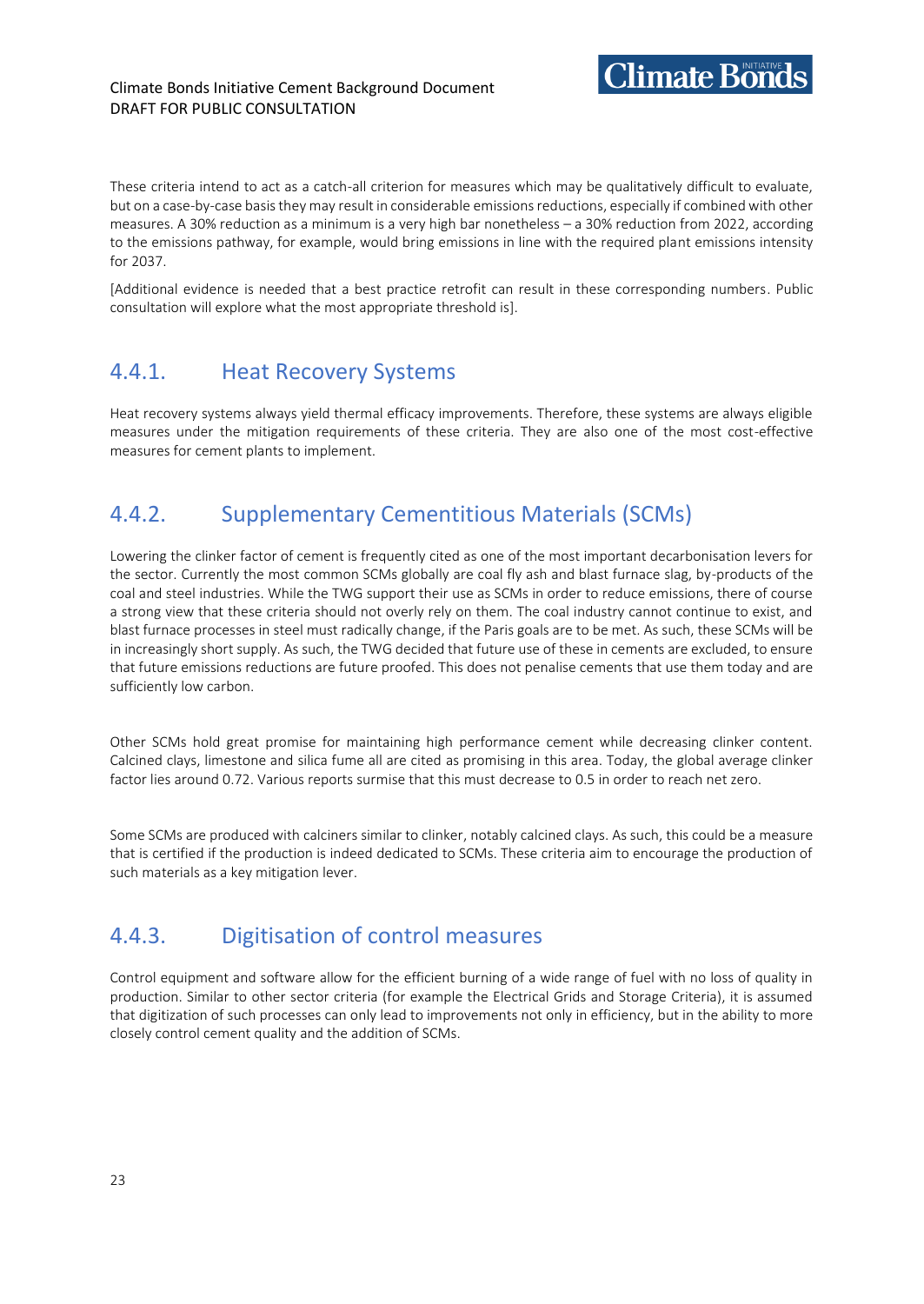

### <span id="page-25-0"></span>4.4.4. Testing equipment

Testing equipment can be used for continuous monitoring of production and evaluation of the raw meal. This is expected to always improve production quality as well as future flexibility and therefore is an automatically eligible measure under the mitigation criteria.

### <span id="page-25-1"></span>4.4.5. Precalciners

Precalciners for many plants represent the final step towards maximum efficiency and always yield large thermal efficacy improvement. As such, they are automatically eligible measures under the mitigation criteria.

### <span id="page-25-2"></span>4.4.6. Alternative fuels

The current average fuel mix for cement plants globally is comprised heavily of fossil fuels. Kiln designs limits potential fuels to thermal technologies. The use of alternatives to current fossil fuels can thus take two forms, one is using biofuels, which come with some additional environmental risk, and the other using waste streams, stripped of the recyclable content. The latter is favoured, as it displaces the consumption of fossil fuels with little to no downside. It is recognised that the combustion of this waste stream will still emits  $CO<sub>2</sub>$  but at a much-reduced amount. Moreover, due to operating at higher temperatures to other industrial processes, cement kilns can burn a wider range of waste streams for its calorific requirements.

Further down the line, innovative technologies such as electrified kilns could feature as alternative kiln systems but these are in extremely early stages of development. Green hydrogen is also discussed as a solution for cement in the future, but there will be competition with other industrial sectors which are predicted to have a greater requirement for the gas<sup>38</sup>. As such, in the interim, waste fuels clearly represent the most feasible option for cements to change fuel source. These still emit carbon, however. It may be that they will have the most emissions impact if properly partnered with CCS 39 .

Improving plant burners allows for a wider range of fuels to be used, notably municipal waste. As such, this could be one measure that leads to a reduction in emissions not just through efficiency gains, but through fuel substitution. However, the TWG were unable to identify specific burner designs or standards that would be automatically eligible under the mitigation criteria.

### <span id="page-25-3"></span>4.4.7. Biofuel usage

#### [To develop]

Currently, biofuels provide a significant proportion of the required thermal energy in cement plants. The substitution of fossil fuels in the cement sector is also complex. The potential for different alternative fuels (both in the short-term and the long-term) differs considerably across regions. As such, these criteria do not outright exclude biofuel use in cement plants.

<sup>38</sup> IEA Net Zero report <sup>39</sup> Fennell et al., 2021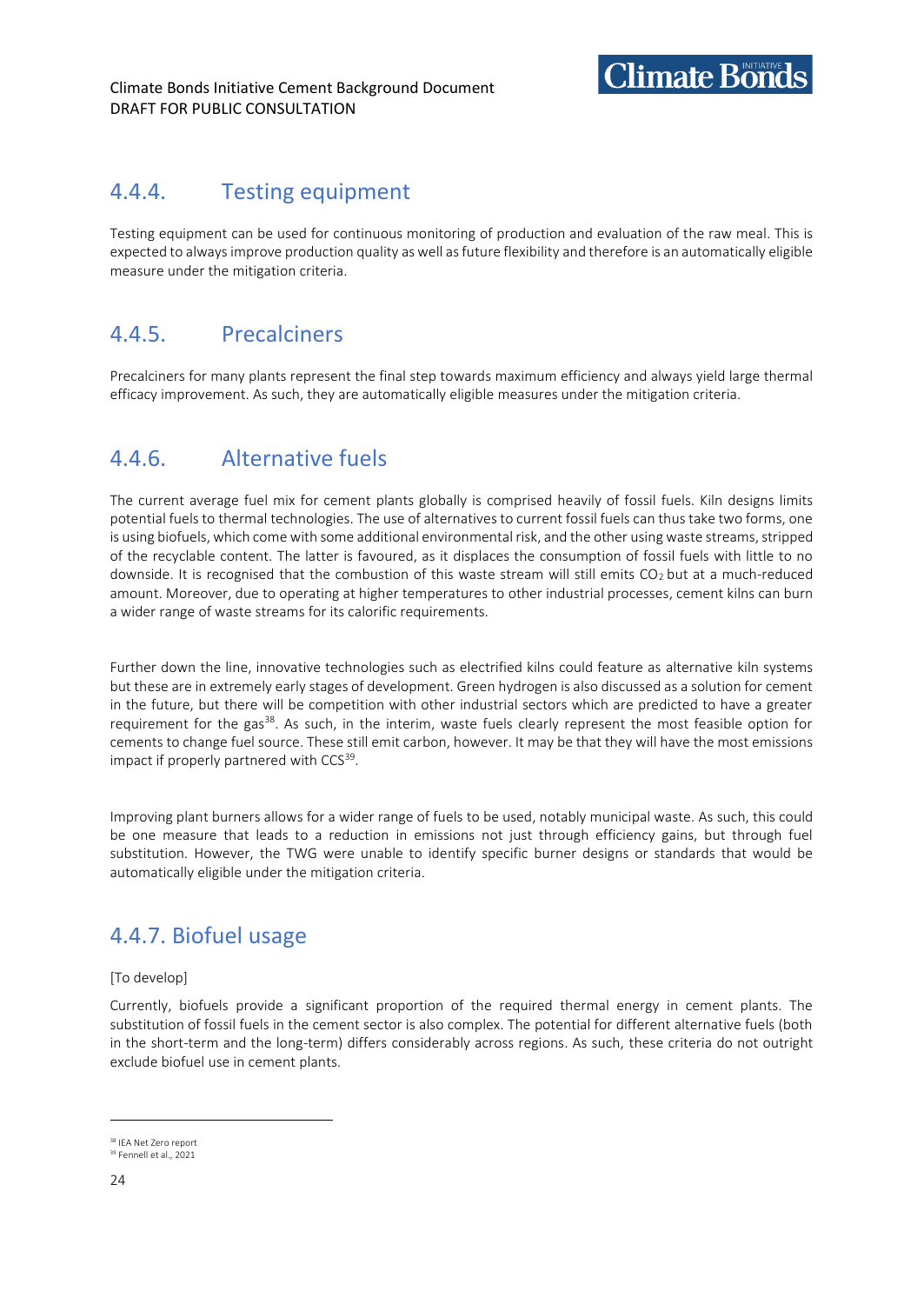**Climate Bonds** 

However, the TWG agreed that there are well known risks associated with biofuel production, namely Indirect Land Use Change (ILUC) as well as other environmental impacts. As such, these criteria add precautionary criteria around the sourcing of biofuels to ensure that the fuel is both low GHG and has not resulted in ILUC. This aligns with the Bioenergy Criteria under the Climate Bonds Standard.

### <span id="page-26-0"></span>4.4.8. Carbon Capture

Carbon capture and storage is currently the focus of large innovation and investment efforts in the cement sector. Few studies or models do not include CCS as a potential emissions reduction lever in their scope or projections. However, they may vary in how much weight is given to the technology. In any case, CCS will increasingly become a topic of conversation for the cement sector. Undoubtedly, the correct policy environment will be crucial to the technology reaching viability.

Climate Bond sector criteria are technology agnostic, so long as the technology can deliver the promised emissions reductions. Criteria also tend to not include in scope early-stage technology or Research and Development initiatives. As such, the transport and storage of the CO2 must be demonstrated in order for it to be certified. It is acknowledged that the scope of these criteria is limited in the opportunity given to carbon capture pilot projects. There is no doubt that such projects will need to take place and will require investment to do so. Future criteria may explore further opportunities for CCS projects as the understanding of CCS develops and the technology matures.

For simplicity, and due to the complexities around utilisation, Carbon Capture and Utilisation (CCU) is not within scope of these criteria. Future updates may include this, but the TWG noted that there are currently few applications for CCU in cement plants.

### <span id="page-26-1"></span>4.4.9. Separation of grinding and blending

Grinding is the stage of cement production where the clinker is ground into a fine powder that can then be blended with other SCMs to make the finished cement product. In general, improvements in grinding technology produce higher efficiencies. This is because grinding increases the surface area and thus, the reactivity and quality of the product. However, it is difficult to estimate beforehand the improvement a grinder will yield to the quality of production. As such, improvements to grinders are eligible. It is also possible to electrify grinders for energy efficiency improvements.

Blending of cement can occur both in the grinder and separately. The installation of a separate blender allows more flexibility and better control of quality in the production. As such, such a measure automatically meets the mitigation criteria.

### <span id="page-26-2"></span>4.5. Cement recarbonation

Cement recarbonation refers to the process where part of the CO2 emitted during the cement production is reabsorbed by concrete in use through carbonation. Carbonation is a slow process that occurs in concrete where lime (calcium hydroxide) in the cement reacts with carbon dioxide from the air and forms calcium carbonate. At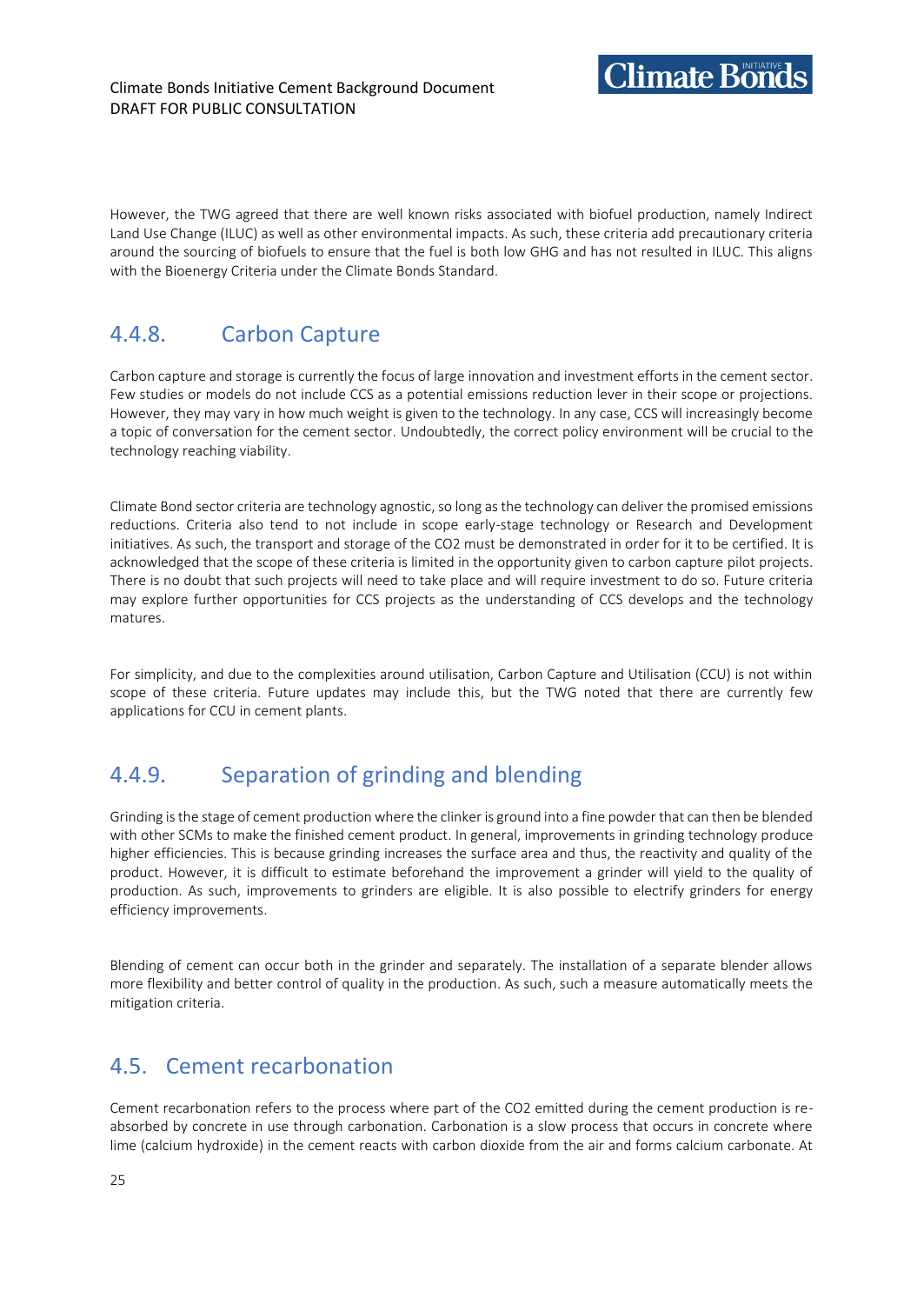the end of their useful life, buildings and infrastructure (reinforced concrete structures) are demolished. If the concrete is then crushed, its exposed surface area increases and this increases the recarbonation rate $\rm ^{40}$ .

There is therefore further potential for emissions reduction in cement through increasing this recarbonation potential, along with recycling used concrete. Future criteria may explore the possibility of maximising these opportunities. However, currently there are uncertainties around the exact recarbonation rate of concrete. Existing pathways for cement production do not include this aspect, and there would be further questions on who the emissions savings would be attributed to – the cement producer, concrete producer or constructor.

Exciting new cement applications also exist which harden using CO2 as a replacement for water, further increasing the potential for carbon sequestration<sup>41</sup>. These criteria nonetheless aim to support these innovations where possible, and acknowledge that future revisions to the criteria should continue to explore new opportunities such as these.

### <span id="page-27-0"></span>4.7. Adaptation and Resilience

The IPCC defines adaptation as: *"The process of adjustment to actual or expected climate and its effects. In human systems, adaptation seeks to moderate or avoid harm or exploit beneficial opportunities. In some natural systems, human intervention may facilitate adjustment to expected climate and its effects."* <sup>42</sup> .

The IPCC defines resilience as: *"The capacity of social, economic and environmental systems to cope with a hazardous event or trend or disturbance, responding or reorganizing in ways that maintain their essential function, identity and structure, while also maintaining the capacity for adaptation, learning and transformation."* Capacity for adaptation and for resilience will depend on available assets and their distribution within a population as well as institutional infrastructure.

The Climate Resilience Principles further offers the below definition to inspire investors and issuer engagement: *Climate resilience investments improve the ability of assets and systems to persist, adapt and/or transform in a timely, efficient, and fair manner that reduces risk, avoids maladaptation, unlocks development and creates benefits, including for the public good, against the increasing prevalence and severity of climate-related stresses and shocks.*

To meet the requirements for Climate Bonds Certification, bond issuers must demonstrate that they have consider the climate risks associated with their investment over the operational lifetime of the assets, taken appropriate measures to mitigate those risks in the face of the uncertain impacts of climate change and have assessed the resilience benefits that the investment can provide to the wider system. Furthermore, the assessment should demonstrate that the investment will maximise climate resilience benefits to the system itself.

 $\rm ^{41}$ https://www.solidiatech.com/solutions.html

<sup>40</sup> https://circulareconomy.europa.eu/platform/en/good-practices/cement-recarbonation

<sup>42</sup> Summary for policymakers. In: Climate Change 2014: Impacts, Adaptation, and Vulnerability.Part A: Global and Sectoral Aspects. Contribution of Working Group II to the Fifth Assessment Report of the Intergovernmental Panel on Climate Change [Field CB et al. (eds.)]. Cambridge University Press, Cambridge, United Kingdom and New York, NY, USA, pp. 1-32[. http://www.ipcc.ch/pdf/assessment-report/ar5/wg2/ar5\\_wgII\\_spm\\_en.pdf](http://www.ipcc.ch/pdf/assessment-report/ar5/wg2/ar5_wgII_spm_en.pdf)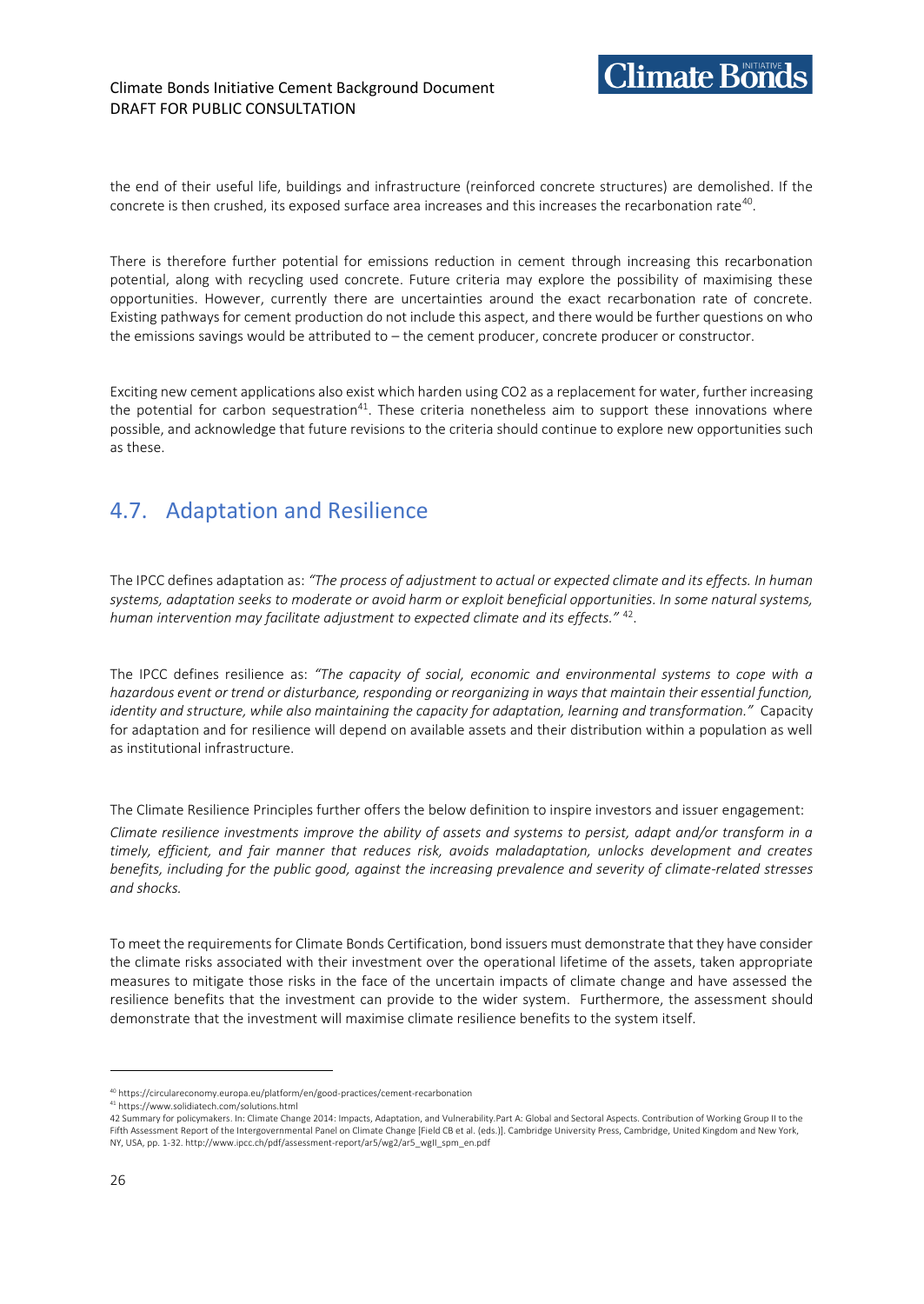

Specifically, issuers must demonstrate that for the assets and activities finance via the bond they:

- Understand the climate risks faced by the asset, activity or system in question;
- Have addressed those risks by undertaking risk-reduction measures and adopting flexible management plans that take account of inherent uncertainties around climate change, ensuring that the asset, activity or system is robust, flexible and fit-for-purpose in the face of that uncertainty;
- Can minimise risks to the system resilience addressing identified risks (for system-focused investments); and
- Are undertaking regular (re)evaluation of the asset and/or system's climate resilience performance, adjusting to risk reduction measures over time as needed.

#### **Distinct requirements for measures and entire facilities**

[To be expanded].

### <span id="page-28-0"></span>4.8. Adaptation and Resilience in the Cement Sector

The TWG held the view that the cement sector does not harbour acute climate adaptation and resilience (A&R) risks compared with other sectors, especially industrial ones. As such, the A&R criteria reflect the Climate Resilience Principles developed by Climate Bonds and the Adaptation and Resilience Expert Group (AREG)<sup>43</sup>.

Due to the economic costs of transporting raw materials, cement plants are often located on the same site as a limestone quarry. This presents additional environmental risks when certifying bonds that finance such facilities. The TWG noted that quarries are often subject to strict planning permission processes and legislation requires prevention of adverse environmental impacts, particularly through rehabilitation requirements. However, Climate Bonds goes beyond this to ensure that in places where strict legislation is not in place, minimum safeguards prevent that no significant harm is done by the quarry to the surrounding system.

Following best practice industry guidelines, the requirements for A&R stipulate that the issuer must have a Quarry Rehabilitation Plan and Biodiversity Management Plan in place that covers these minimum safeguards. In the future, Climate Bonds may develop sector specific criteria for quarrying or mining which better covers these issues. However, the TWG also stressed that limestone quarrying is different from many other mining sectors. It does not result in the same environmental impacts.

### <span id="page-28-1"></span>4.9. Entity level transition in the cement sector

<sup>&</sup>lt;sup>43</sup> 43 Climate Resilience Principles: A framework for assessing climate resilience investments. Climate Bonds Initiative. https://www.climatebonds.net/files/files/climateresilience-principles-climate-bonds-initiative-20190917.pdf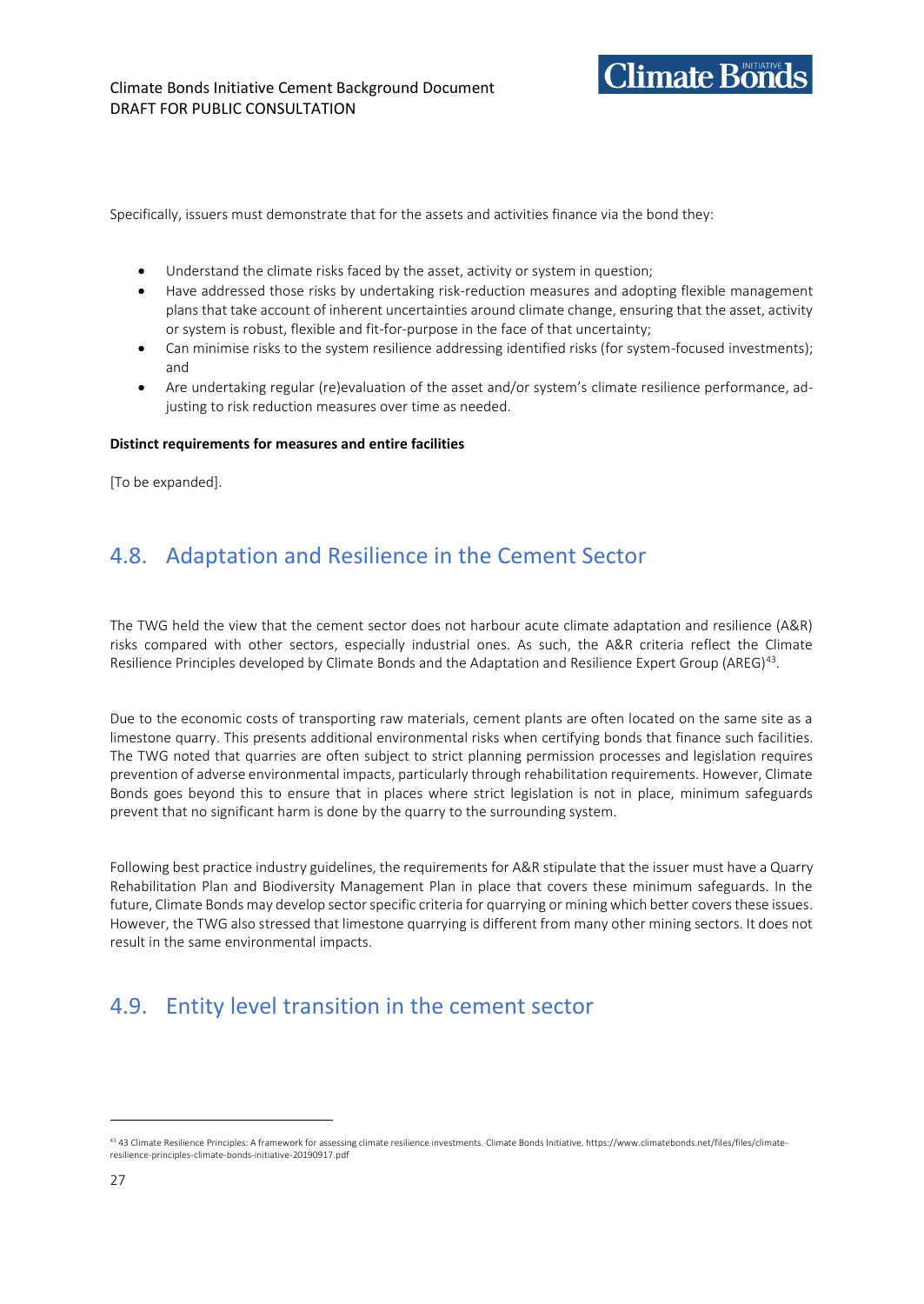#### Climate Bonds Initiative Cement Background Document DRAFT FOR PUBLIC CONSULTATION



Increasingly, companies are turning towards different financial instruments to green bonds to finance their activities. This is especially pertinent for industry and cement, where all sustainable labelled bonds in the past three years have been general corporate purposes rather than use of proceeds bonds (see section 2.5). A lack of standards for such instruments can open the way to greenwashing, where companies may be setting sustainability linked KPIs that are insufficient for meeting the Paris Agreement, or otherwise have no robust plan in place to meet those KPIs.

Climate Bonds aims to develop criteria in time that can certify both Use of Proceeds bonds and General Purpose bonds in the cement sector. UoP bonds are intended as the first stage of development, with criteria for entity level transition to follow soon after. This will require criteria that suitably reflect the hallmarks discussed in section 3.1.2.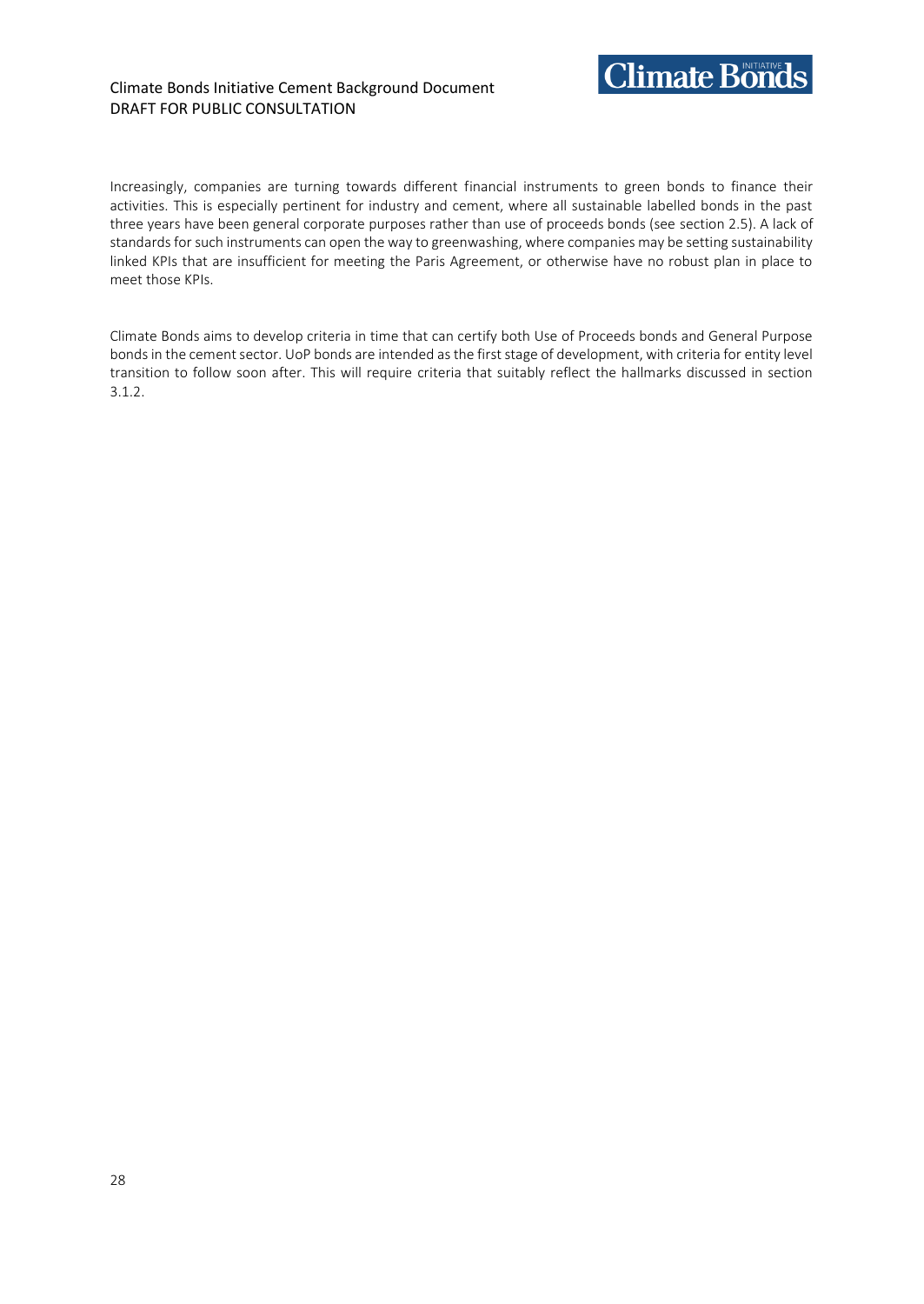

# <span id="page-30-0"></span>**Appendix 1: TWG and IWG members**

#### **CBI Technical Lead Advisor:**

Cyrille Dunant, Cambridge University, UK

#### **TWG members:**

University of Cape Town, South Africa – Prof Mark Alexander University of Antwerp, Belgium – Zhi Cao Wuppertal Institute für Klima, Umwelt, Energie, Germany – Georg Holtz Universidade de São Paulo, Brazil – Prof Vanderley John China Building Materials Academy, China – Li Juan European Bank for Reconstruction and Development (EBRD), UK – Ioanna Kourti École polytechnique fédérale de Lausanne, Switzerland – Prof Karen Scrivener Toegepast Natuurwetenschappelijk Onderzoek (TNO), Netherlands – Kira West and Cassio Xavier

#### **TWG observers:**

Rocky Mountain Institute – Estefania Marchan

#### **IWG members:**

Tobias Hartmann - Heidelberg Claude Lorea - GCCA Dr Ma Weiping – West China Cement Ltd Ravi Chandra Chikatimalla – JSW Adam Gustafsson – UBS Asset Management Douglas Farquhar – NN Investment Partners Leanne Bloch-Jorgensen – National Australia Bank Daniel Kricheff – Affirmative Investment Management Asja Hossain – Bayern LB Giuseppe Cosulich – Credit Suisse Samuel Mary – Pimco Kaboo Leung – Pimco Francesca Fraulo – Sustain Advisory Zonta Yung – SGS Hong Kong Diana Via – PCS Ken Zhong – PWC Atul Sanghal – Emergent Ventures Jean Hetzel – NSF Weitai Gao – CCXGF Mayur Mukati – Sustainalytics Marine Durrieu – ISS ESG